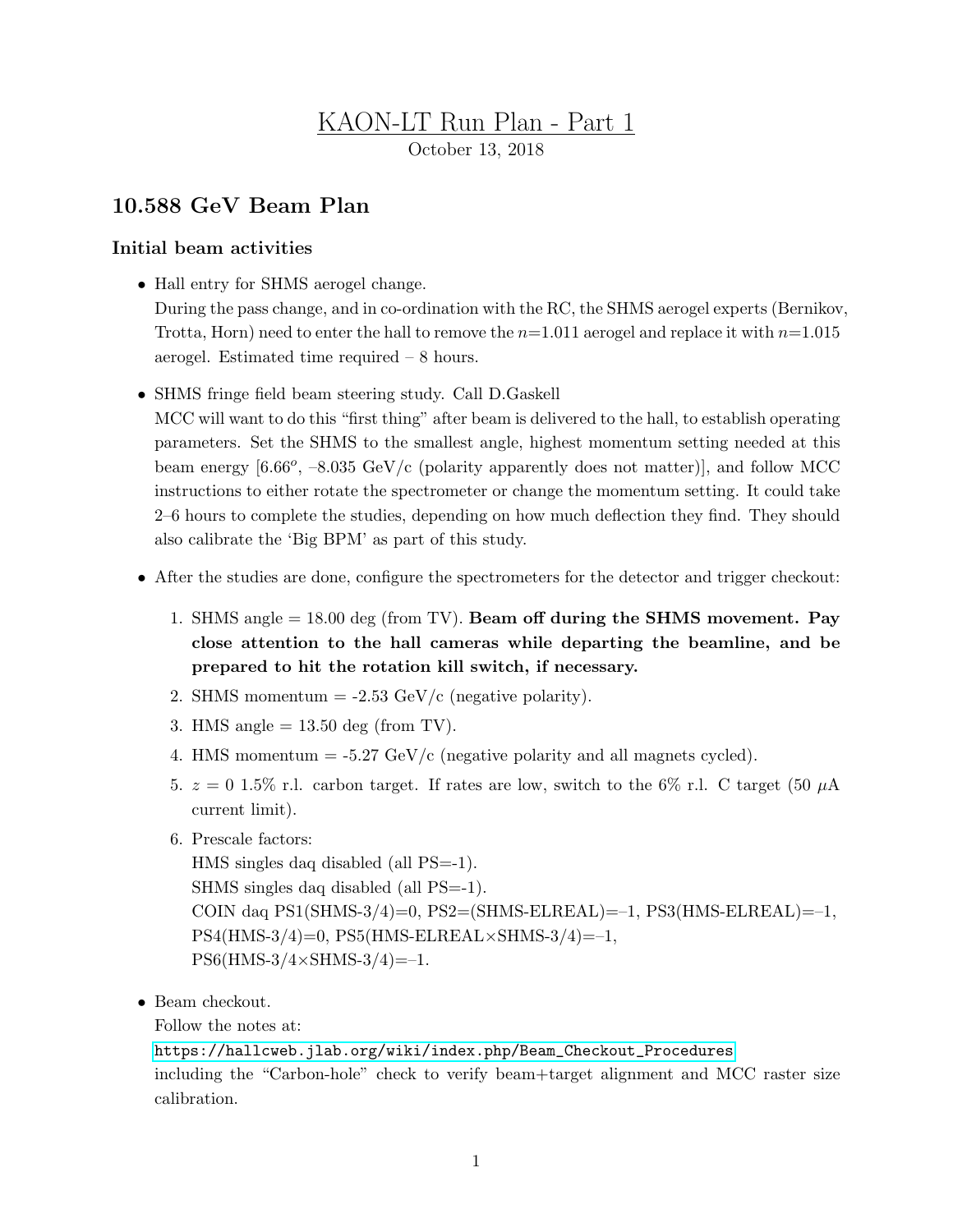## Items to be done as soon as possible at this energy (time determined by RC).

• Superharp scan (BPM calibration check).

The Run Co-ordinator should let the MCC know in advance that we are planning a Superharp scan. The beam should be stable and less than 25  $\mu$ A. We want this done with the raster off, so that the beam spot size can be measured. If the spot size at  $0.0A$  is  $\lt 0.1$ mm (sigma), instruct MCC to increase the spot size and remeasure to verify. This must be completed before any production cross section data are to be taken!

• Energy determination with arc.

The Run Co-ordinator will coordinate the timing of this with the Program Deputy. MCC will have to set up a clean dispersive tune. It is important for the Shift Leader to make a full hclog entry of the MCC data. Follow the "Hall C Beam Energy Measurement Procedure" at MCC Ops Doc: MCC-PR-06-004.

• High and low current BCM calibrations.

The Run Co-ordinator will coordinate the timing of this with the Program Deputy, as it reqires the other Hall lasers to be turned off. This requires MCC's ability to reliably deliver 65-70  $\mu$ A beam, so this calibration might have to wait at least a few days. Acquire data at 0, 2.5, 5, 10, 14, 20, 28, 40, 60, 80  $\mu$ A, following the instructions in the "BCM Calibration" How-to at <https://hallcweb.jlab.org/doc-public/ShowDocument?docid=957>. Dave Mack will analyze the data later.

## Detector checkout - Malace, Pooser, Berdnikov, Ambrose

Mostly already done with cosmics, probably just some checks needed:

- SHMS hodoscope timing checkout and adjustment. Malace
- SHMS Preshower checkout and adjustment. Voskanyan?
- SHMS Heavy Gas Čerenkov detector checkout and adjustment. Ambrose
- SHMS Aerogel Čerenkov detector checkout and adjustment. Berdnikov
- HMS Cerenkov detector checkout and adjustment. Ambrose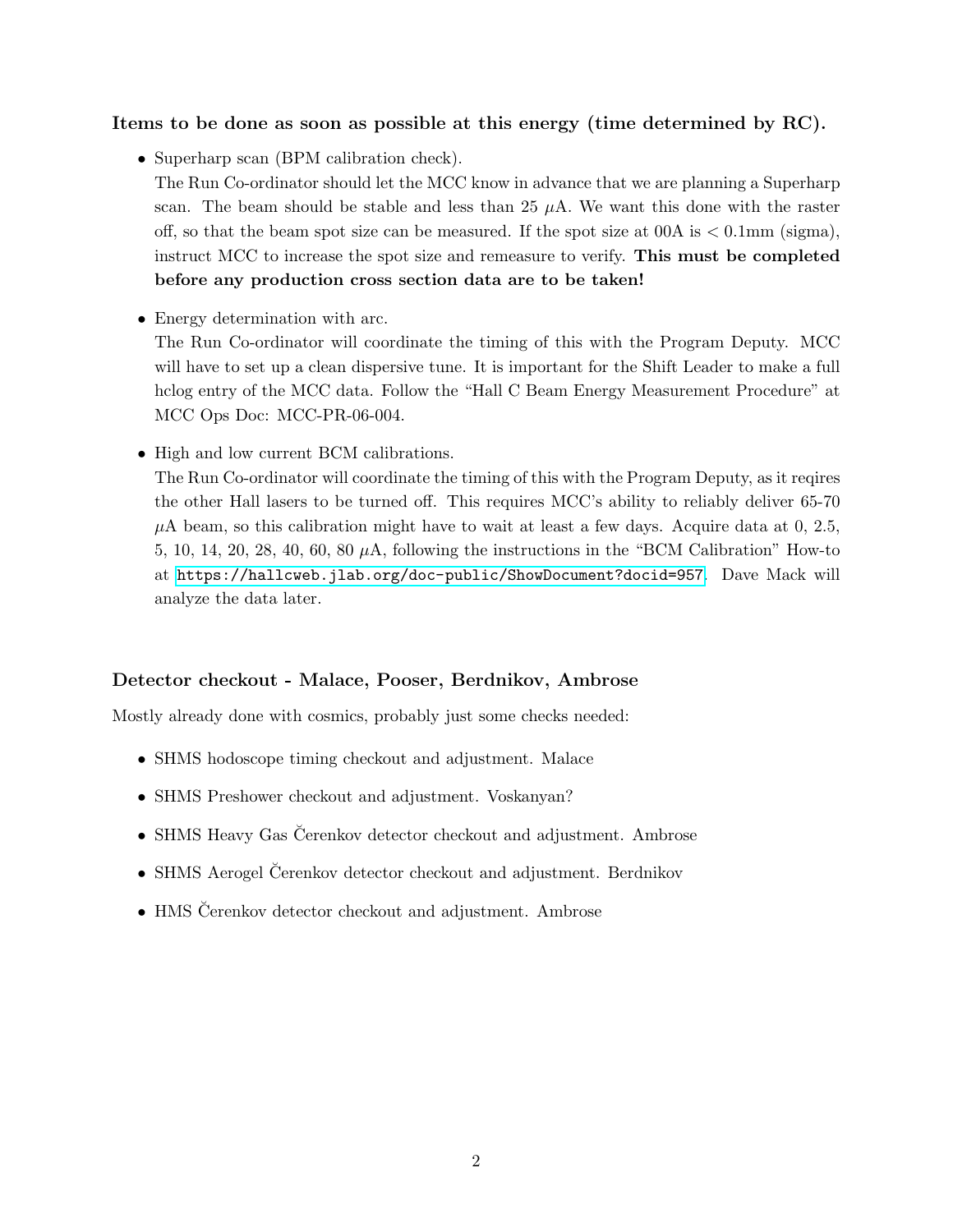### Coincidence trigger checkout - Pooser, Sawatzky, Malace, Huber,Trotta

We want to set up the following configurations in the coincidence DAQ:

HMS ( $e^-$  trigger):  $A(\text{ELREAL } e^- + \frac{\pi^- + K^-}{5 - 10})$ ) SHMS ( $e^-$  trigger):  $A(\text{ELREAL } e^- + \frac{\pi^- + K^-}{5-10})$ SHMS  $(K^+$  trigger): B (SCIN-3/4) HMS  $A \times$  SHMS  $B$ HMS  $B \times$  SHMS  $B$ 

- Check the single arm trigger legs.
- Check the coincidence trigger with existing HMS-ELREAL.
- Check SHMS, HMS detector fADC timing windows and thresholds (currently 40 ns, 10 mV), might be different for different channels/detectors. Pooser
- Check fADC pedestals. Check fADC reference times and ADC gates (widths should be 40 ns).
- PID leg checkout. Fine tune thresholds. Simona might want to change momentum and/or angle to get a good  $e/\pi$  ratio.
	- $-$  Take a short run with SCIN-3/4 trigger. Then based on that decide on specific cuts or scale factors appropriate for  $p(e, e'K^+)$  while not excluding  $p(e, e'\pi^+)$  and  $p(e, e'p)$ events.
	- Double-check HMS  $\check{C}$  threshold in ELREAL.  $\to$  Don't want to lose electrons.
	- Double-check HMS Calorimeter threshold in ELREAL. → Should be a loose cut (5:1 π − rejection is desired).
	- Double-check SHMS HGC threshold in ELREAL.  $\rightarrow$  Don't want to lose electrons.
	- Double-check SHMS Calorimeter threshold in ELREAL.  $\rightarrow$  Should be a loose cut.
- Double-check SHMS timing for kaons, pions and protons.
- Double-check SHMS+HMS coincidence timing. A 100 ns coincidence window is preferred, if possible. To limit noise/backround, narrow the gate as needed. For SIDIS, the coin peak was not centered within the timing window (at least initially). Need to recheck and adjust timing. HMS start, SHMS stop.
- The EDTM (Electronic Dead Time Monitor) should be set to a rate to give on the order of  $10<sup>4</sup>$  accepted EDTM triggers (i.e. triggers on disk after deadtime losses) over the course of a run. After all thresholds are set, it would be good to post them together on hclog.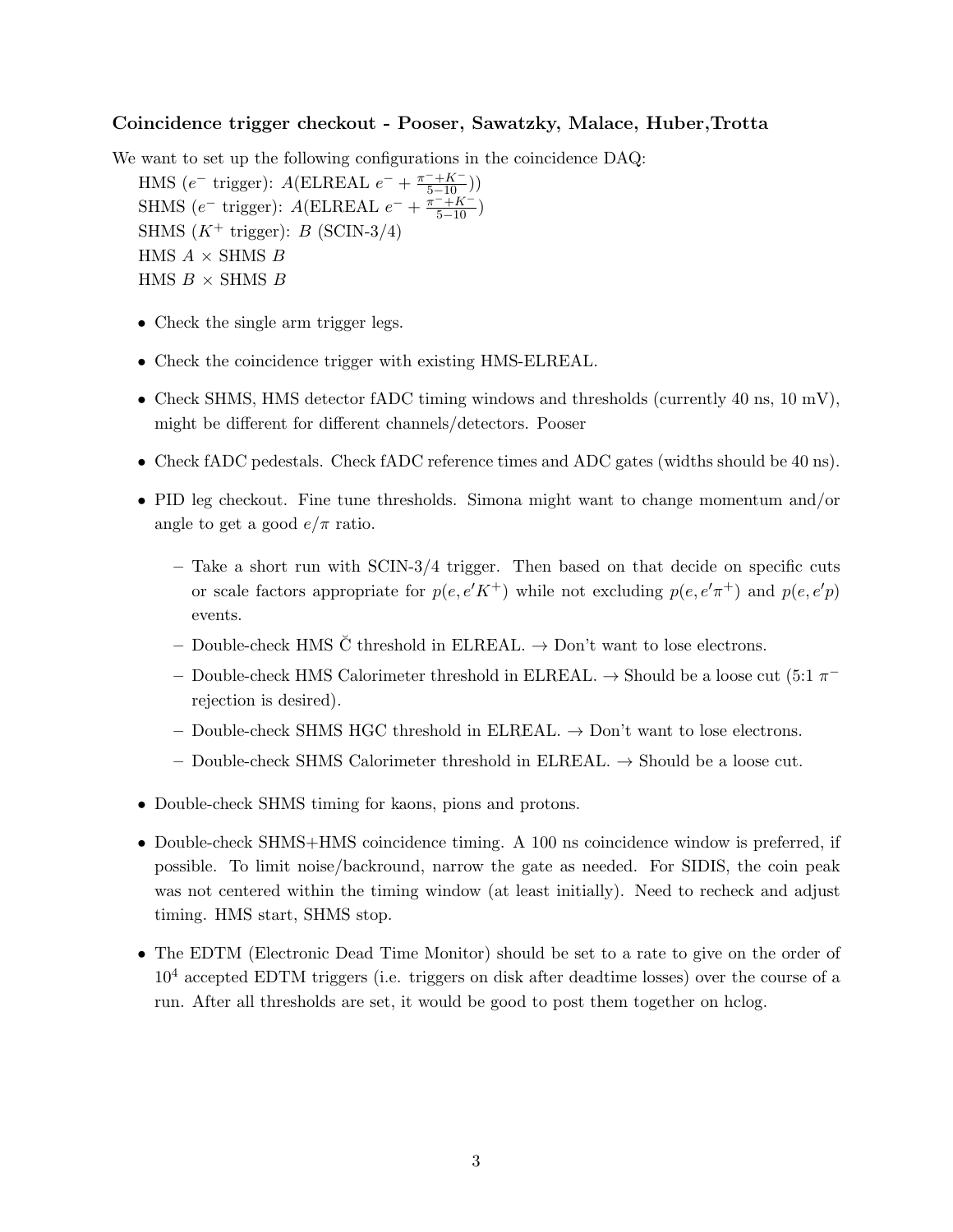#### Calibration runs.

The first three of these can proceed in parallel with the trigger checkout, if still not complete. The remainder require a stable, working trigger.

- 1. Set up configuration:
	- (a) SHMS angle = 9.50 deg (from TV). Turn off beam while doing the movement.
	- (b) SHMS momentum  $= -8.035$  GeV/c. Negative polarity and all magnets cycled.
	- (c) HMS momentum  $= -6.600 \text{ GeV/c}$ . Negative polarity and all magnets cycled.
	- (d) HMS angle  $= 13.00$  deg (from TV). Pay close attention to the hall cameras while approaching the beamline, and be prepared to hit the rotation kill switch, if necessary.
	- (e)  $z = 0, \pm 10$  cm carbon optics target.
	- (f) Prescale factors:

HMS singles daq disabled (all PS=-1). SHMS singles daq disabled (all PS=-1). COIN daq  $PS1(SHMS-3/4)=-1$ ,  $PS2(SHMS-ELREAL)=0$ ,  $PS3(HMS-ELREAL)=0$ ,  $PS4(HMS-3/4)=-1$ ,  $PS5(HMS-ELREAL\times SHMS-3/4)=-1$ ,  $PS6(HMS-3/4\times SHMS-3/4) = -1.$ 

- (g) Sieve slits on both spectrometers.
- (h) 70  $\mu$ A beam (or highest available) with  $2\times 2$  raster.
- (i) Verify that MCC has position at target lock on, and energy lock on.

#### 2. HMS/SHMS optics study.

Take carbon sieve runs with the  $z = 0, \pm 10$  cm carbon optics target with the SHMS and HMS momenta as in the following table.

| $P_{SHMS}$ | $Rate_{SHMS}$                            | $P_{HMS}$ | $Rate_{HMS}$ | Time<br>run      |
|------------|------------------------------------------|-----------|--------------|------------------|
| $-8.035$   | $1000\ \mathrm{Hz}$                      | $-6.600$  | 120 Hz       | $30 \text{ min}$ |
| $-6.842$   | 1500 Hz                                  | $-6.300$  | 125 Hz       | $30 \text{ min}$ |
| $-6.300$   | 1500 Hz                                  | $-6.000$  | 130 Hz       | $30 \text{ min}$ |
| $-5.500$   | 1200 Hz                                  | $-5.500$  | 150 Hz       | $30 \text{ min}$ |
| $-5.000$   | 1100 Hz                                  | $-5.300$  | 150 Hz       | $30 \text{ min}$ |
| $-4.500$   | 900 Hz                                   | $-5.000$  | 140 Hz       | $30 \text{ min}$ |
|            | Total Time (including overhead): 4.5 hrs |           |              |                  |

Afterwards, Holly Szumila-Vance will analyze these data, looking for rotations in the  $y - tar$ vs  $yp - tar$  scatterplots versus momentum, to determine the optimal SHMS Q1 tune.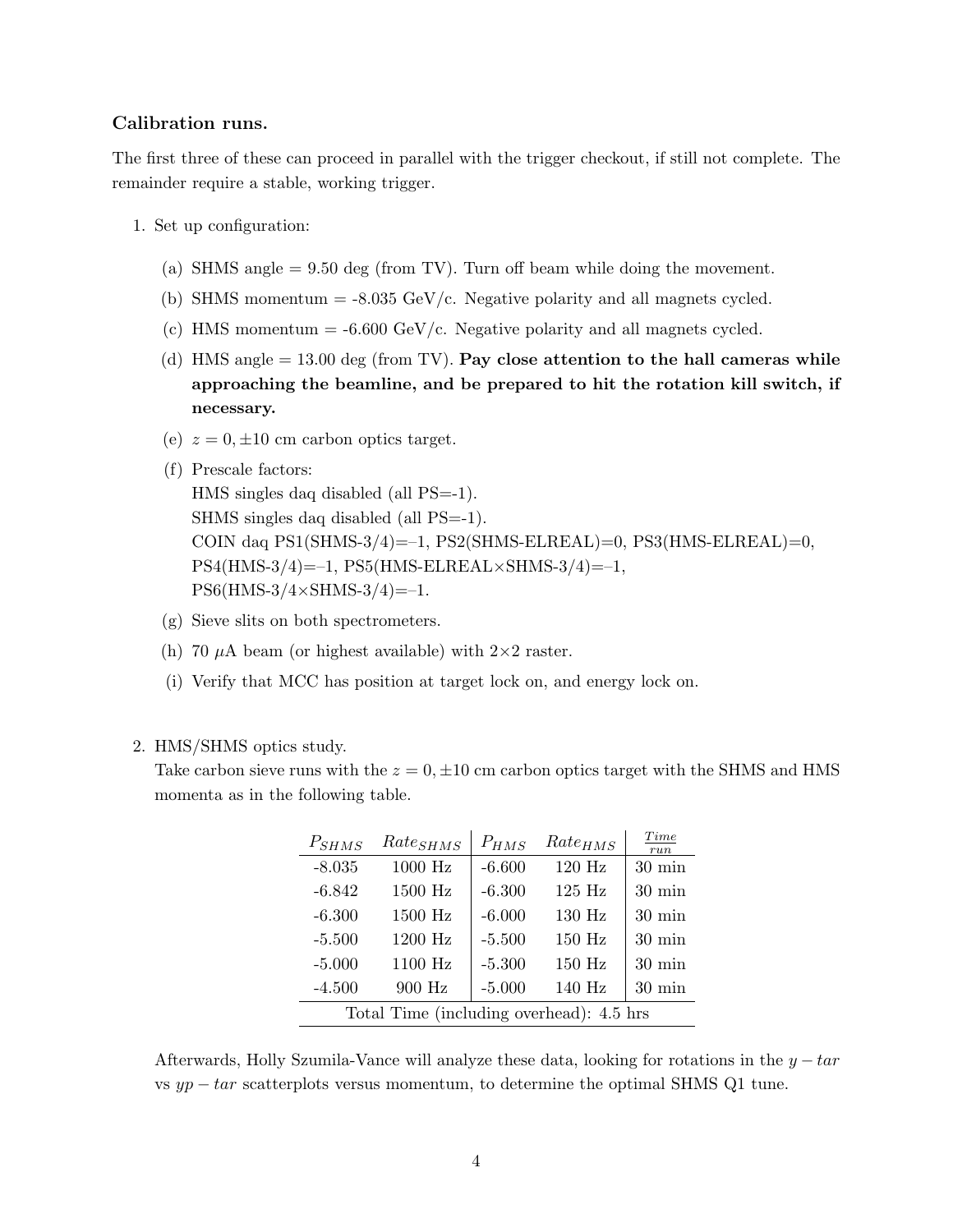3. Check nominal beam position using HMS and SHMS sieve runs with  $z = 0$  1.5% r.l. carbon target.

We need to determine that the "nominal center" co-ordinates  $x = -1.0$ ,  $y = -1.1$  on 3H07A and 3H07C from the spring 2018 run are still appropriate, and establish a reference comparison for other beam energies.

Insert  $z = 0$  1.5% r.l. carbon target and sieve slit collimators on both SHMS and HMS. **Raster off. Current limit=20**  $\mu$ **A.** ELREAL singles. Take 100,000 HMS and 100,000 SHMS electron triggers. Adjust PS2(SHMS-ELREAL) and PS3(HMS-ELREAL) as necessary to keep the deadtime at reasonable levels (below 20%).

|      | $E_{\rho}$    | $\theta_e'$ | P'              |
|------|---------------|-------------|-----------------|
| HMS: | 10588.0       |             | $13.0 - 5000.0$ |
|      | SHMS: 10588.0 | 9.5         | $-4500.0$       |

Look at HMS and SHMS  $x - fp$  vs  $y - fp$  scatterplots. The "hourglass" should be nicely aligned vertically, indicating alignment of the beam with the HMS and SHMS optical axes, as described above. Mark Jones or Holly Szumila-Vance are planning to be present for this, and should be consulted if they are not present.

4. Luminosity scans on LH2 and  $z = 0.15\%$  r.l. C targets.

This scan relies on MCC's ability to deliver high beam currents. If they can not, then RC will instruct whether to defer the luminosity scan later in the experiment.

ELREAL trigger in both arms. Set the PS2, PS3 target DAQ rates to 1 kHz, to give a total rate to disk of about 2 kHz.

Make sure the raster is on  $(2 \times 2)$ , and take HMS and SHMS runs at 5, 15, 30, 50, 80  $\mu$ A. Start at the highest current and do both targets. Then go down in current and repeat.

Also, take one Thick Dummy target run at 30 µA. 125,000 electrons per run.

#### Try to get runs with a minimum of beam trips (if possible).

Trotta should do a sanity-check of the EDTM (and any other hardware deadtime measurement system) by comparing runs over a range of detector rates but with low software deadtimes.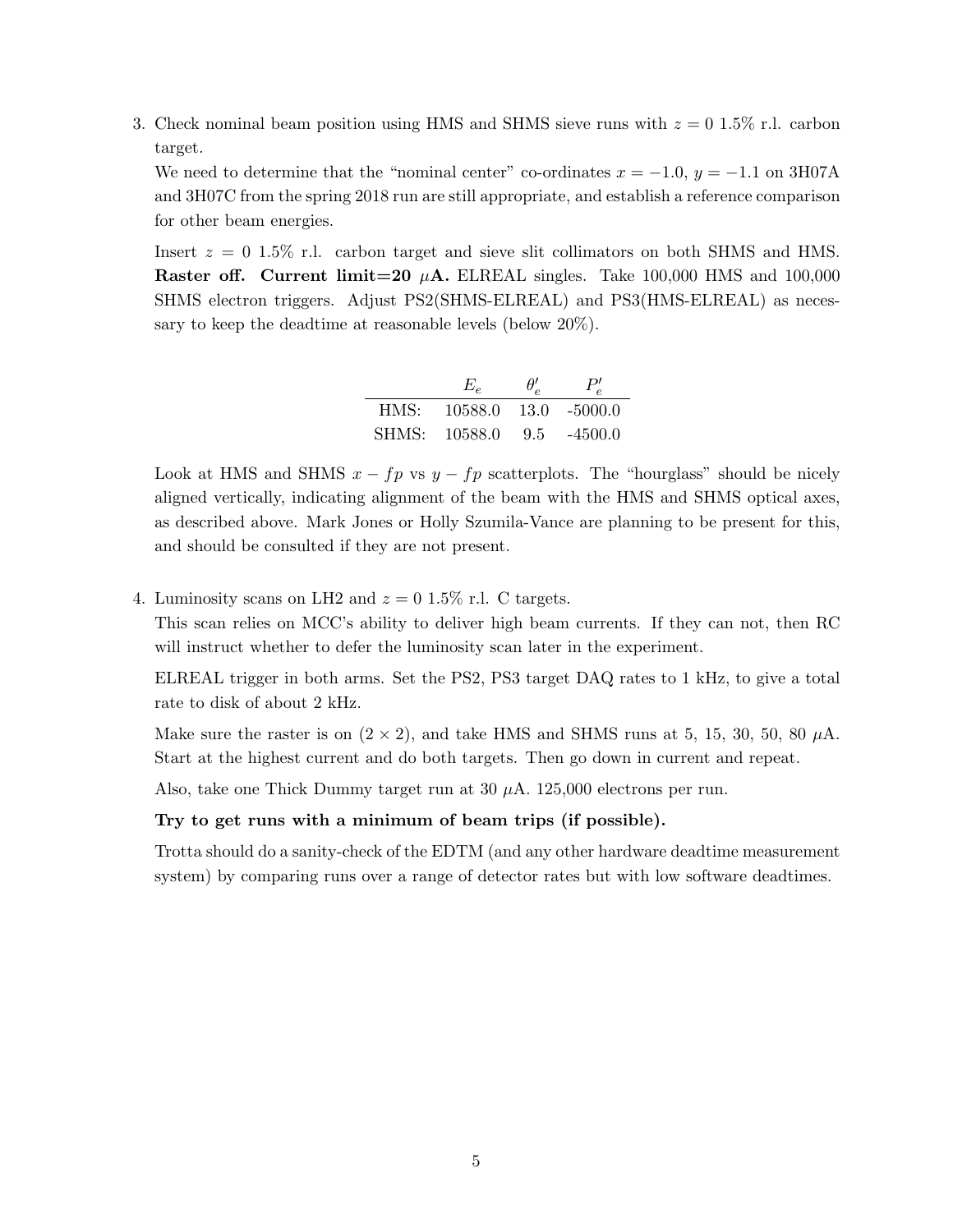|                | 10.588 GeV Luminosity Scans                                                                                 |                        |                       |                                          |                    |                  |  |  |  |  |
|----------------|-------------------------------------------------------------------------------------------------------------|------------------------|-----------------------|------------------------------------------|--------------------|------------------|--|--|--|--|
| $\mu$ A        | Targets                                                                                                     | $Rate_{SHMS}$<br>LHrun | $Rate_{HMS}$<br>LHrun | $\mathrm{DAQ}_{SHMS}$                    | $\text{DAQ}_{HMS}$ | Time<br>run      |  |  |  |  |
|                | $\theta_{HMS} = 11.50, P_{HMS} = 5.000$ GeV/c, $\theta_{SHMS} = 9.50, P_{SHMS} = 6.000$ GeV/c               |                        |                       |                                          |                    |                  |  |  |  |  |
|                | SHMS will need to be cycled                                                                                 |                        |                       |                                          |                    |                  |  |  |  |  |
| 80             | LH2, C                                                                                                      | $250 \text{ kHz}$      | $64 \text{ kHz}$      | $1 \text{ kHz}$                          | $1 \text{ kHz}$    | $10 \text{ min}$ |  |  |  |  |
| 50             | C, LH2                                                                                                      | $160 \text{ kHz}$      | $40 \text{ kHz}$      | $1 \text{ kHz}$                          | $1 \mathrm{kHz}$   | $10 \text{ min}$ |  |  |  |  |
| 30             | LH2, Dummy, C                                                                                               | $95 \text{ kHz}$       | $24$ kHz              | $1$ kHz                                  | $1 \text{ kHz}$    | $10 \text{ min}$ |  |  |  |  |
| 15             | C, LH2                                                                                                      | $50 \text{ kHz}$       | $12 \text{ kHz}$      | $1 \text{ kHz}$                          | $1 \mathrm{kHz}$   | $10 \text{ min}$ |  |  |  |  |
| 5              | LH2, C                                                                                                      | $16\ \mathrm{kHz}$     | $4$ kHz               | $1$ kHz                                  | $1$ kHz            | $10 \text{ min}$ |  |  |  |  |
|                | $\theta_{HMS} = 16.00, P_{HMS} = 4.000 \text{ GeV/c}, \theta_{SHMS} = 8.00, P_{SHMS} = 6.842 \text{ GeV/c}$ |                        |                       |                                          |                    |                  |  |  |  |  |
|                | Beam off during HMS and SHMS rotations. Be prepared to hit the rotation                                     |                        |                       |                                          |                    |                  |  |  |  |  |
|                | kill switch, if necessary. Then follow SHMS cycling procedure.                                              |                        |                       |                                          |                    |                  |  |  |  |  |
|                |                                                                                                             |                        |                       |                                          |                    |                  |  |  |  |  |
| 80             | LH2, C                                                                                                      | $700$ kHz              | $12 \text{ kHz}$      | $1 \mathrm{kHz}$                         | $1 \text{ kHz}$    | $10 \text{ min}$ |  |  |  |  |
| 50             | C, LH2                                                                                                      | $430 \text{ kHz}$      | $7.5$ kHz             | $1 \text{ kHz}$                          | $1 \mathrm{kHz}$   | $10 \text{ min}$ |  |  |  |  |
| 30             | $LH2$ , Dummy, C                                                                                            | $260$ kHz              | $4.4\;{\rm kHz}$      | $1 \text{ kHz}$                          | $1 \mathrm{kHz}$   | $10 \text{ min}$ |  |  |  |  |
| 15             | C, LH2                                                                                                      | $130 \text{ kHz}$      | $2.2$ kHz             | $1$ kHz                                  | $1 \mathrm{kHz}$   | $10 \text{ min}$ |  |  |  |  |
| $\overline{5}$ | LH2, C                                                                                                      | $45$ kHz               | $0.7$ kHz             | $1 \text{ kHz}$                          | $1 \text{ kHz}$    | $10 \text{ min}$ |  |  |  |  |
|                |                                                                                                             |                        |                       | Total Time (including overhead): 6.8 hrs |                    |                  |  |  |  |  |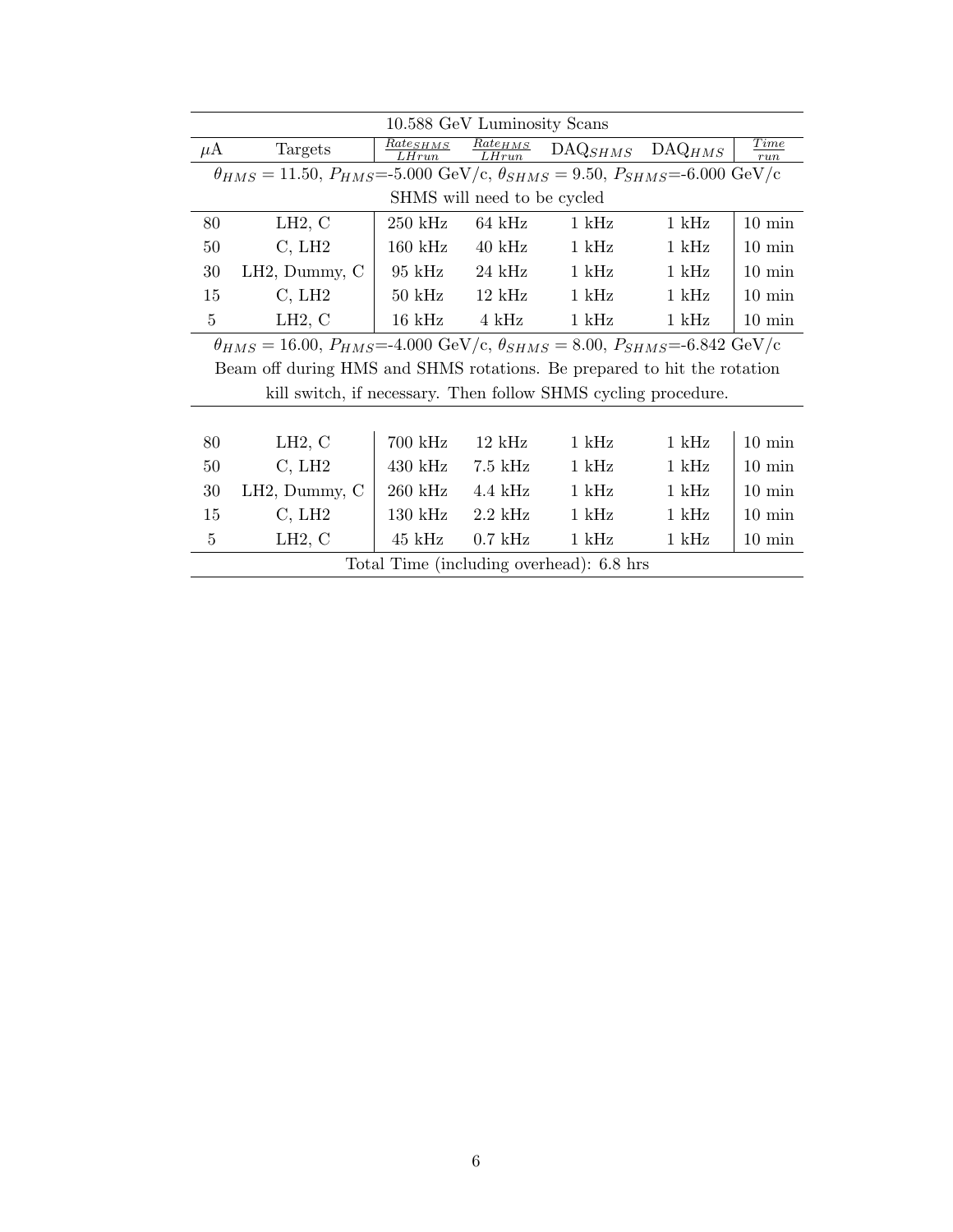5.  $\boxed{p(e, e')p}$  Hydrogen elastic singles, associated Dummy target and Carbon sieve runs. ✝ ✆

Set up the following configuration:

- (a) HMS and SHMS angles and momenta as specified in the tables below. The HMS will have to be cycled initially. Negative polarity.
- (b) Turn off the beam when doing the first SHMS rotation. Pay close attention to the hall cameras while departing the beamline, and be prepared to hit the rotation kill switch, if necessary. Then cycle all magnets before the first setting.
- (c) Record all TV angle values on run sheets.
- (d) 10 cm LH2 and "thick" dummy target data should be taken with the HMS large and SHMS collimators.
- (e)  $z = 0.15\%$  r.l. C target data should be taken with HMS and SHMS sieve. If rates are low, switch to the  $6\%$  r.l. C target (50  $\mu$ A current limit).

## LH2 target runs:

Take two runs for each of the following HMS, SHMS angle and momentum settings for buffered mode, and where specified, another two runs for unbuffered mode (see table). Stable 70  $\mu$ A beam with raster on. Set the PS2(SHMS-ELREAL) and PS3(HMS-ELREAL) target rates to 1000 Hz, all others disabled (i.e. -1). As a guide, projected rates and PS factors are given in the table below. We want at least 10,000 elastics, which typically requires at least 100,000 total electron events (times below are only a guide). The total event estimate includes inelastics.

## Thick Dummy target runs:

One run for each angle and momentum setting, taken immediately after the corresponding LH2 run (see table for buffered and unbuffered modes). Current limit: 40  $\mu$ A.

### Carbon sieve runs:

One 200,000 event run (in SHMS), buffered mode only. If rates are low, please assess what statistics are reasonably achievable, and if needed ask Mark Jones what is the minimum statistics he will find useful for his studies.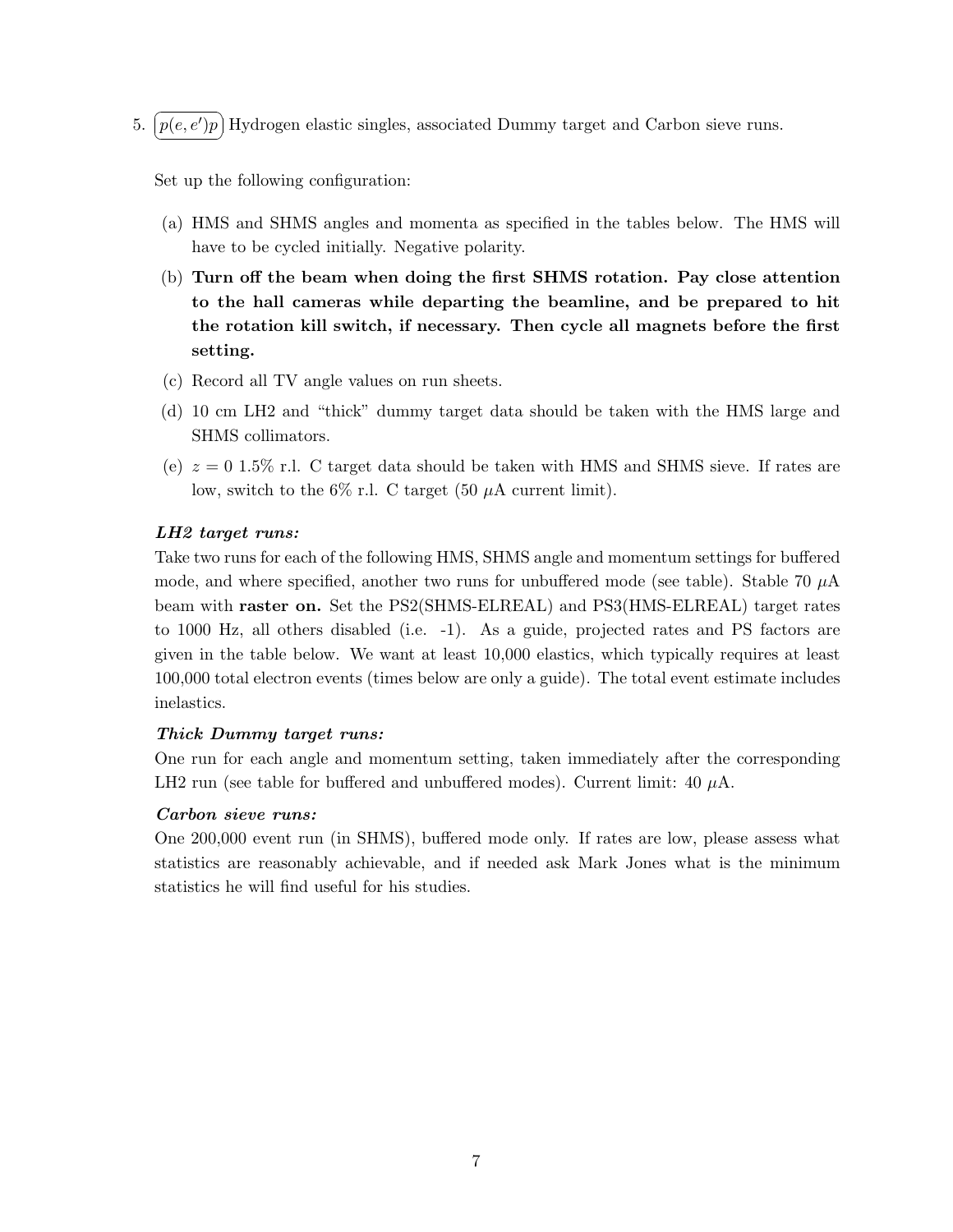|                                                          | 10.588 GeV Heep-check singles runs |                 |            |                     |                   |                                                          |                    |                  |                              |                                    |  |
|----------------------------------------------------------|------------------------------------|-----------------|------------|---------------------|-------------------|----------------------------------------------------------|--------------------|------------------|------------------------------|------------------------------------|--|
| $\theta_{HMS}$                                           | $P_{HMS}$                          | $\theta_{SHMS}$ | $P_{SHMS}$ | $Rate_{HMS}$        | $\frac{PS3}{HMS}$ | $Rate_{SHMS}$                                            | $\frac{PS2}{SHMS}$ | Time<br>LH2run   | Time<br>$\overline{A L run}$ | Time<br>$\overline{C\text{sieve}}$ |  |
| Do buffered mode only.                                   |                                    |                 |            |                     |                   |                                                          |                    |                  |                              |                                    |  |
| 24.15                                                    | $-5.322$                           | 18.00           | $-6.842$   | $0.03$ kHz          | $\overline{0}$    | $0.3$ kHz                                                | $\overline{0}$     | $15 \text{ min}$ | $10 \text{ min}$             | nil                                |  |
| 24.15                                                    | $-5.322$                           | 16.25           | $-6.842$   | $0.03$ kHz          | $\overline{0}$    | $1.9$ kHz                                                | $\overline{0}$     | $15 \text{ min}$ | $10 \text{ min}$             | nil                                |  |
| 24.15                                                    | $-5.322$                           | 19.85           | $-6.842$   | $0.03$ kHz          | $\overline{0}$    | $0.025$ kHz                                              | $\overline{0}$     | $20 \text{ min}$ | $10 \text{ min}$             | nil                                |  |
| Do LH2, Dummy $2 \times$ , buffered and unbuffered mode. |                                    |                 |            |                     |                   |                                                          |                    |                  |                              |                                    |  |
| 24.15                                                    | $-5.322$                           | 13.80           | $-6.842$   | $0.03$ kHz          | $\overline{0}$    | $14.5$ kHz                                               | 4                  | $15 \text{ min}$ | $10 \text{ min}$             | $15 \text{ min}$                   |  |
| Do buffered mode only.                                   |                                    |                 |            |                     |                   |                                                          |                    |                  |                              |                                    |  |
| 22.60                                                    | $-5.322$                           | 20.00           | $-6.311$   | $0.15$ kHz          | $\overline{0}$    | $0.13$ kHz                                               | $\theta$           | $20 \text{ min}$ | $10 \text{ min}$             | $15 \text{ min}$                   |  |
|                                                          |                                    |                 |            |                     |                   | Cycle HMS and SHMS magnets.                              |                    |                  |                              |                                    |  |
|                                                          |                                    |                 |            |                     |                   | Do LH2, Dummy $2 \times$ , buffered and unbuffered mode. |                    |                  |                              |                                    |  |
| 18.80                                                    | $-6.590$                           | 13.70           | $-8.035$   | $0.23$ kHz          | $\Omega$          | $3.4$ kHz                                                | $\overline{2}$     | $15 \text{ min}$ | $10 \text{ min}$             | nil                                |  |
| 17.20                                                    | $-6.590$                           | 11.70           | $-8.035$   | $1.4\ \mathrm{kHz}$ | $\overline{0}$    | $27~\mathrm{kHz}$                                        | $6\phantom{.}6$    | $15 \text{ min}$ | $10 \text{ min}$             | $15 \text{ min}$                   |  |
|                                                          |                                    |                 |            |                     |                   | Do buffered mode only.                                   |                    |                  |                              |                                    |  |
| 19.75                                                    | $-6.590$                           | 15.65           | $-8.035$   | $0.06$ kHz          | $\overline{0}$    | $0.24$ kHz                                               | $\overline{0}$     | $30 \text{ min}$ | $10 \text{ min}$             | nil                                |  |
|                                                          |                                    |                 |            |                     |                   | Total Time (including overhead): 9.3 hrs                 |                    |                  |                              |                                    |  |

Instructions on switching between buffered and unbuffered modes: Open to the CODA scalers GUI, and find the option on bottom right called bufferlevel. Set to 10 for buffered mode, and 1 for unbuffered. Save, then press the Reset icon on the main CODA control window, followed by the Configure icon, and then the Start icon.

Once the buffered/unbuffered data have been taken, Richard and/or Ryan should check if they give the same normalized yields (within errors).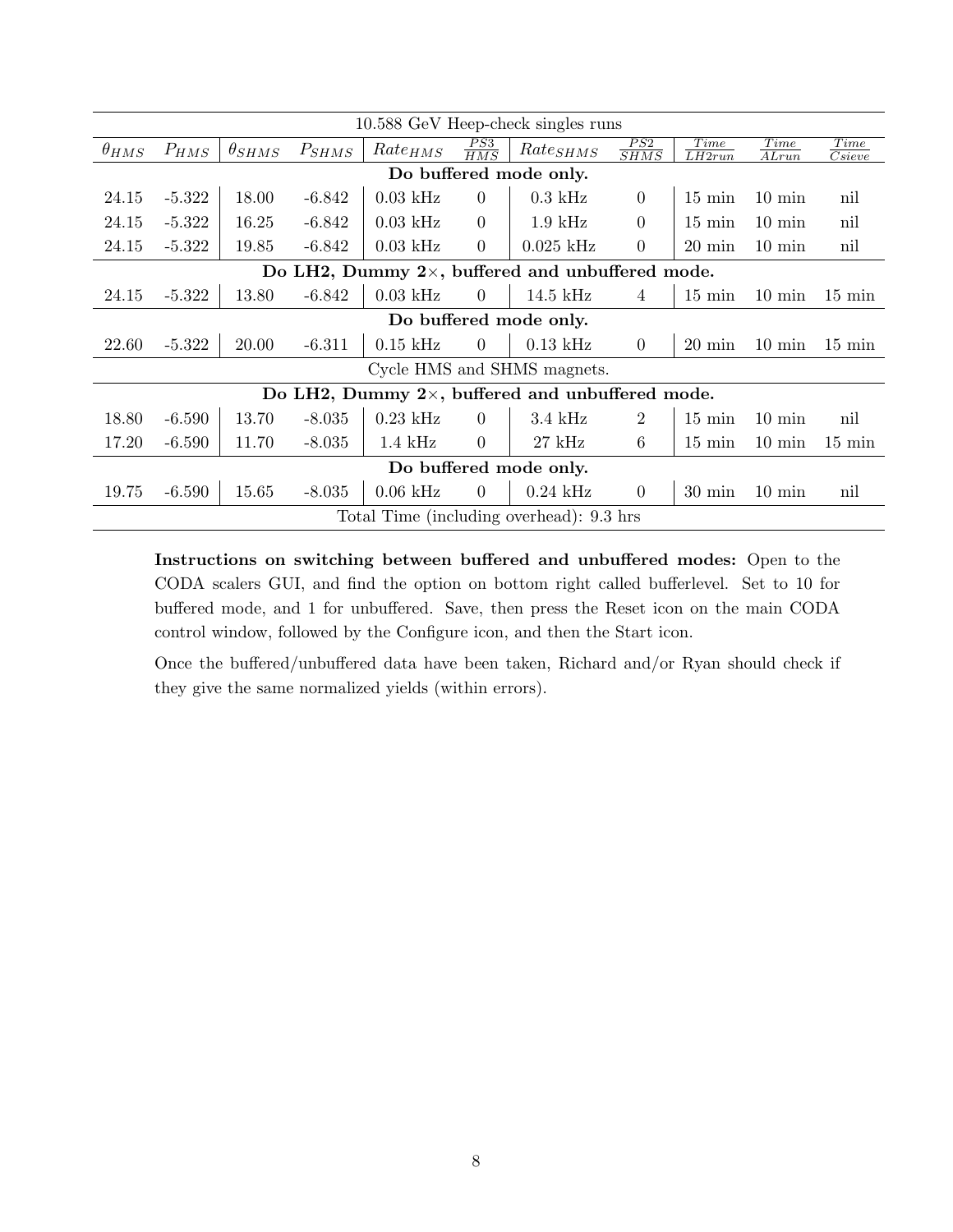$6. (p$ ✝ ☎ ✆  $p(e, e'p)$  Heep-check coincidence run.

Set up the following configuration:

- (a) Switch the SHMS to positive polarity (follow the cycling procedure) and set to +4.840 GeV/c.
- (b) SHMS angle  $= 26.13$  deg (from TV).
- (c) Set HMS magnets to  $-6.590 \text{ GeV/c}$  (should already be there).
- (d) HMS angle  $= 18.85$  deg (from TV).
- (e) Prescale factors  $PS1(SHMS-3/4)=0$ ,  $PS3(HMS-ELREAL)=0$ , PS5(HMS-ELREAL×SHMS-3/4)=0. All others disabled (i.e. -1).
- (f) HMS large and SHMS collimators.
- (g) Stable 70  $\mu$ A beam with raster on.
- (h) Update standard.kinematics with the new settings.

Take two runs with a combined total of 50,000  $e + p$  elastic scattering coincidences. The first run should be 30 minutes, and should be immediately analyzed, checking  $E_m$  and  $p_m$ , while taking the second run.

| 10.000 Ger Heep cheen conference run |  |  |  |                                                                                    |  |  |  |  |  |
|--------------------------------------|--|--|--|------------------------------------------------------------------------------------|--|--|--|--|--|
|                                      |  |  |  | $\theta_{HMS}$ $P_{HMS}$ $\theta_{SHMS}$ $P_{SHMS}$ $Rate_{HMS}$ $Rate_{DAQ}$ Time |  |  |  |  |  |
|                                      |  |  |  | 18.85 -6.590   26.13 - 4.840   0.23 kHz 240 Hz   3.7 hr                            |  |  |  |  |  |

10.588 GeV Heep-check coincidence run

7.  $\overline{c}$ ✝  $\overline{a}$ ✆  $\text{Al}(e, e'p)X$  Thick Dummy target run for Heep-check.

Insert the "thick" dummy target ( $\pm 5$  cm) and run for 24 minutes at 40  $\mu$ A (assuming 100% efficiency).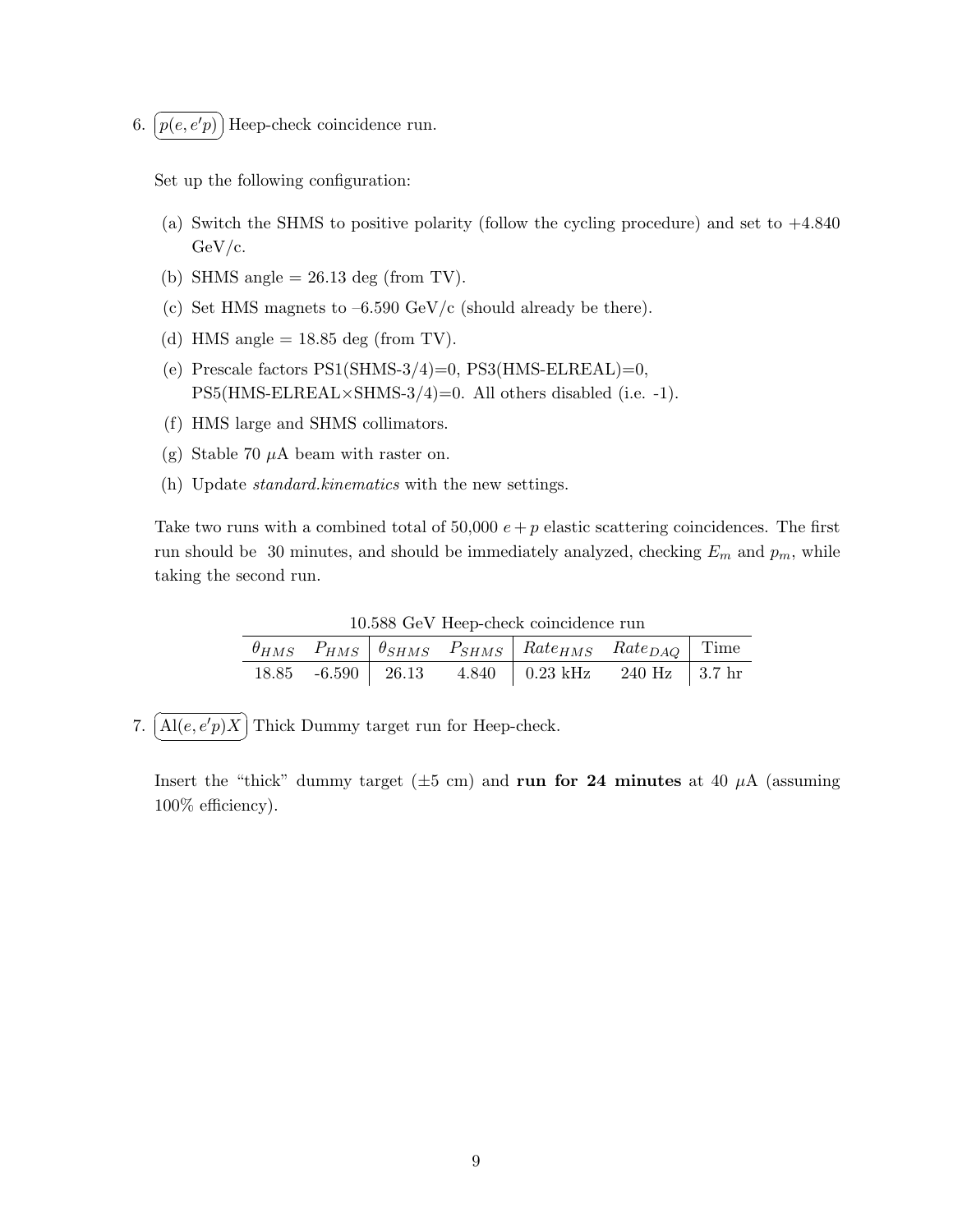$Q^2=3.0, W=2.32, x=0.40, \text{ high } \epsilon \text{ data taking }$ 

|                   |  | Nominal $Q^2$ =3.0 GeV <sup>2</sup> /c <sup>2</sup> , W=2.32 GeV, x=0.40 Kinematics |        |
|-------------------|--|-------------------------------------------------------------------------------------|--------|
|                   |  | $E_e$ $E_{e'}$ $\theta_{e'}$ $\epsilon$ $ t $ $p_K$ $\theta_q$                      |        |
| $GeV$ $GeV$ $deg$ |  | $(GeV/c)^2$ $GeV/c$                                                                 | $\deg$ |
|                   |  | 10.588 6.590 11.90 0.8791 0.531 3.486 -18.18                                        |        |

1.  $\overline{a}$ ✝ ☎ ✆  $p(e, e'K^+)$ Λ LH2 SHMS right  $(\theta = 15.18^o)$  run.

Set up the following configuration:

- (a) HMS angle  $= 11.90$  deg (from TV). Beam off during the HMS movement. Pay close attention to the hall cameras while approaching the beamline, and be prepared to hit the rotation kill switch, if necessary.
- (b) HMS momentum  $= -6.590 \text{ GeV/c}$ . Negative polarity. (Should already be there.)
- (c) SHMS angle  $= 15.18$  deg (from TV).
- (d) SHMS momentum  $= 3.486 \text{ GeV/c}$ . Positive polarity.
- (e) 10 cm LH2 target.
- (f) Update standard.kinematics with the new settings.
- $(g)$  Set the PS1(SHMS-3-4) and PS3(HMS-ELREAL) target rates to 100 Hz,  $\text{PS5(HMS-ELREAL}\times\text{SHMS-3/4})=0$ , all others disabled (i.e. -1). For the projected rates listed below, these should correspond to factors of about  $PS1(SHMS-3/4)=10$ , PS3(HMS-ELREAL)=10, giving 100 Hz HMS and SHMS singles event rates to disk, and a 730 Hz DAQ rate overall, for 70  $\mu$ A beam.

| <b>HMS</b> | HMS SHMS SHMS SHMS                    |  | Random coinc. Real coinc.                                                                                      |                |
|------------|---------------------------------------|--|----------------------------------------------------------------------------------------------------------------|----------------|
|            |                                       |  | $e^-$ rate $\pi^-$ rate $\pi^+$ rate K rate p rate $(e^- + \frac{\pi^-}{5}) \cdot (\pi + K + p)$ $e^- \cdot K$ |                |
|            | 63 kHz 0.5 kHz   39 kHz 11 kHz 23 kHz |  | 470 Hz                                                                                                         | $1.0 - 1.2$ Hz |

The real rate above is only for the  $p(e, e'K^+)$ Λ reaction, exclusive  $\pi^+$  and p coincidence reactions are likely to at least triple this rate.

Take data for approximately 2.4 hours (at 100% efficiency) to give 8,200-10,500  $p(e, e'K^+)$ A coincidences. Use the physics replay to keep track of the event total.

2.  $\overline{C}$ ✝  $\ddot{\phantom{0}}$ ✆  $\text{Al}(e, e'K^+)X$  Thick Dummy target SHMS right  $(\theta = 15.18^{\circ})$  run.

Now put in the "thick" dummy target  $(\pm 5 \text{ cm})$  and initially set prescale factors to the same as the LH2 run. If the HMS and SHMS singles event rates to disk are significantly less than 100 Hz each, then the PS1,3 factors can be decreased accordingly.

Take data for 0.2 hours (100% efficiency) at 40  $\mu$ A.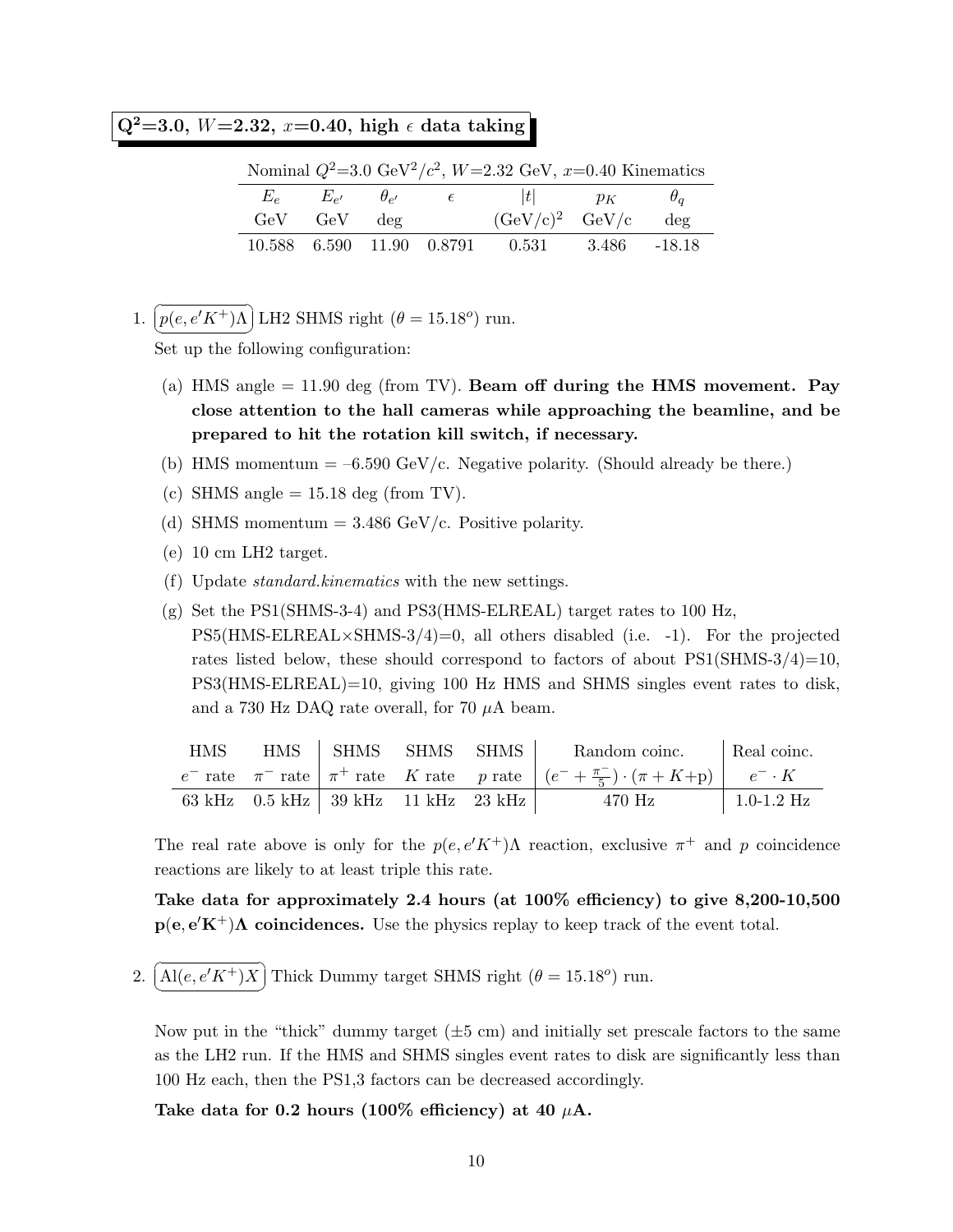- 3.  $\overline{a}$ ✝ ☎ ✆  $p(e, e'K^+)$ Λ LH2 SHMS center  $(\theta = 18.18^o)$  run.
	- (a) Move the SHMS to 18.18 deg (from TV), and put the 10 cm LH2 target back in. Leave the magnet settings unchanged.
	- (b) Update standard.kinematics with the new settings.
	- (c) Set the PS1(SHMS-3-4) and PS3(HMS-ELREAL) target rates to 100 Hz,  $\text{PS5(HMS-ELREAL} \times \text{SHMS-3/4}) = 0$ , all others disabled (i.e. -1). For the projected rates listed below, these should correspond to factors of about PS1(SHMS-3/4)=9, PS3(HMS-ELREAL)=10, giving 100 Hz HMS and SHMS singles event rates to disk, and a 350 Hz DAQ rate overall, for 70  $\mu$ A beam.

| <b>HMS</b> | HMS SHMS SHMS                                       | SHMS | Random coinc.                                                                                                  | Real coinc.         |
|------------|-----------------------------------------------------|------|----------------------------------------------------------------------------------------------------------------|---------------------|
|            |                                                     |      | $e^-$ rate $\pi^-$ rate $\pi^+$ rate K rate p rate $(e^- + \frac{\pi^-}{5}) \cdot (\pi + K + p)$ $e^- \cdot K$ |                     |
|            | 63 kHz $0.5$ kHz $\vert$ 10 kHz $3.1$ kHz $8.5$ kHz |      | 135 Hz                                                                                                         | $\vert$ 1.25-1.5 Hz |

Take data for approximately 2.4 hours (at 100% efficiency) to give 11,000-13,000  $p(e, e'K^+)$ A coincidences. Use the physics replay to keep track of the event total.

4.  $\widehat{A l(e, e'\pi^+) X}$  Thick Dummy target SHMS center  $(\theta = 18.18^o)$  run. ✝ ✆

Now put in the "thick" dummy target  $(\pm 5 \text{ cm})$  and initially set prescale factors to the same as the LH2 run. If the HMS and SHMS singles event rates to disk are significantly less than 100 Hz each, then the PS1,3 factors can be decreased accordingly.

Take data for 0.2 hours (100% efficiency) at 40  $\mu$ A.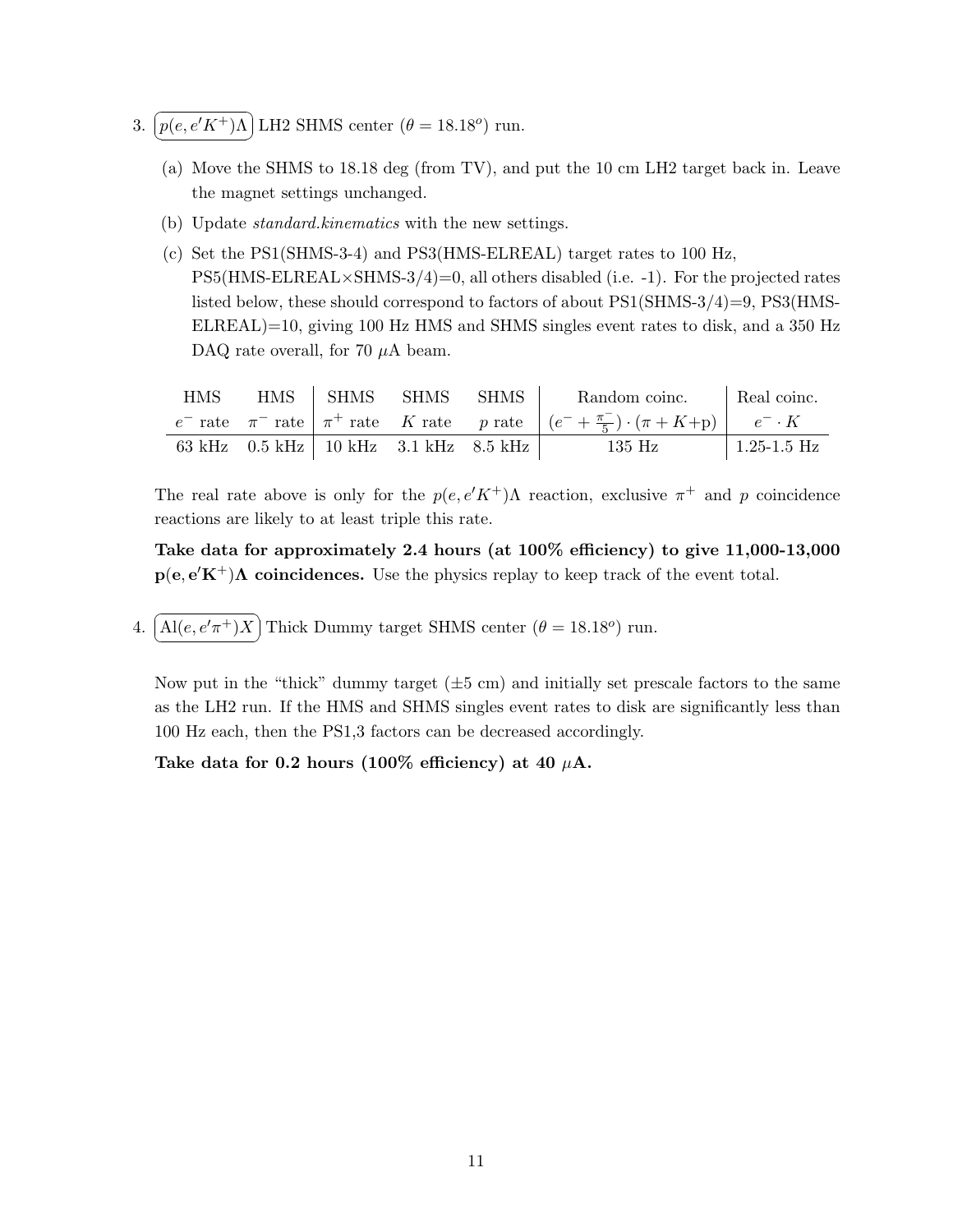- 5.  $\boxed{p(e, e'K^+) \Lambda}$  LH2 SHMS left  $(\theta = 21.18^o)$  run. ✝ ✆
	- (a) Move the SHMS to 21.18 deg (from TV), and put the 10 cm LH2 target back in. Leave the magnet settings unchanged.
	- (b) Update standard.kinematics with the new settings.
	- (c) Set the PS1(SHMS-3-4) and PS3(HMS-ELREAL) target rates to 100 Hz,  $\text{PS5(HMS-ELREAL} \times \text{SHMS-3/4}) = 0$ , all others disabled (i.e. -1). For the projected rates listed below, these should correspond to factors of about PS1(SHMS-3/4)=7, PS3(HMS-ELREAL)=10, giving 100 Hz HMS and SHMS singles event rates to disk, and a 250 Hz DAQ rate overall, for 70  $\mu$ A beam.

| <b>HMS</b> | HMS SHMS SHMS                                      | SHMS | Random coinc.                                                                                                  | Real coinc.    |
|------------|----------------------------------------------------|------|----------------------------------------------------------------------------------------------------------------|----------------|
|            |                                                    |      | $e^-$ rate $\pi^-$ rate $\pi^+$ rate K rate p rate $(e^- + \frac{\pi^-}{5}) \cdot (\pi + K + p)$ $e^- \cdot K$ |                |
|            | 63 kHz $0.5$ kHz $\vert$ 2.3 kHz $0.8$ kHz 2.8 kHz |      | $40$ Hz                                                                                                        | $1.0 - 1.2$ Hz |

Take data for approximately 2.4 hours (at 100% efficiency) to give 10,000-12,000  $p(e, e'K^+)$ A coincidences. Use the physics replay to keep track of the event total.

6.  $\widehat{A l(e, e'K^+)X}$  Thick Dummy target SHMS left  $(\theta = 21.18^o)$  run. ✝ ✆

Now put in the "thick" dummy target  $(\pm 5 \text{ cm})$  and initially set prescale factors to the same as the LH2 run. If the HMS and SHMS singles event rates to disk are significantly less than 100 Hz each, then the PS1,3 factors can be decreased accordingly.

Take data for 0.2 hours (100% efficiency) at 40  $\mu$ A.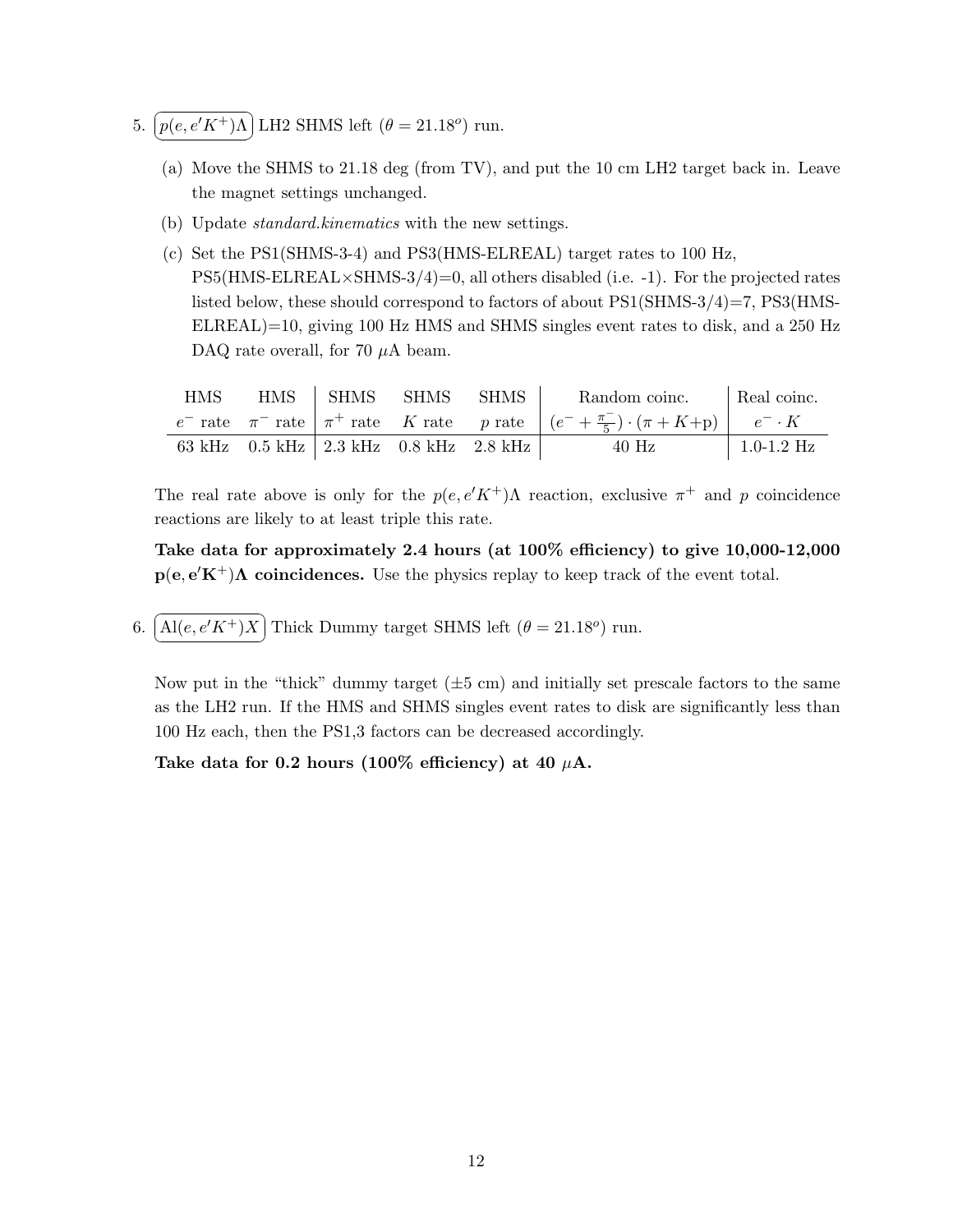# $Q^2=2.115, W=2.95, x=0.21, high \in data taking$

| Nominal $Q^2 = 2.115 \text{ GeV}^2/c^2$ , $W = 2.95 \text{ GeV}$ , $x = 0.21 \text{ Kinematics}$ |                   |  |  |                                                     |  |              |  |  |
|--------------------------------------------------------------------------------------------------|-------------------|--|--|-----------------------------------------------------|--|--------------|--|--|
|                                                                                                  |                   |  |  | $E_e$ $E_{e'}$ $\theta_{e'}$ $\epsilon$ $ t $ $p_K$ |  | $\theta_a$   |  |  |
|                                                                                                  | $GeV$ $GeV$ $deg$ |  |  | $(GeV/c)^2$ $GeV/c$                                 |  | $\text{deg}$ |  |  |
|                                                                                                  |                   |  |  | 10.588 5.292 11.15 0.7864 0.175 4.983 -10.74        |  |              |  |  |

1.  $\boxed{p(e, e'K^+) \Lambda}$  LH2 SHMS right  $(\theta = 7.74^o)$  run. ✝ ✆

Set up the following configuration:

- (a) HMS angle  $= 11.15$  deg (from TV). Beam off during the movement. Pay close attention to the hall cameras while approaching the beamline, and be prepared to hit the rotation kill switch, if necessary. Be sure to record the actual achieved vernier value on the run sheets.
- (b) HMS momentum  $= -5.292$  GeV/c. Negative polarity.
- (c) SHMS angle  $= 7.74$  deg (from TV). Beam must be off for the SHMS movement.
- (d) SHMS momentum  $= 4.983$  GeV/c. Positive polarity. Magnets cycled.
- (e) Put the 10 cm LH2 target back in.
- (f) Update standard.kinematics with the new settings.
- (g) Set the PS1(SHMS-3-4) and PS3(HMS-ELREAL) target rates to 100 Hz,  $PS5(HMS-ELREAL\times SHMS-3/4)=0$ , all others disabled (i.e. -1). For the projected rates listed below, these should correspond to factors of about  $PS1(SHMS-3/4)=11$ , PS3(HMS-ELREAL)=10, giving 100 Hz HMS and SHMS singles event rates to disk, and a 1350 Hz DAQ rate overall, for 70  $\mu$ A beam.

| <b>HMS</b> | HMS SHMS SHMS SHMS                                      |  | Random coinc.                                                                                                  | Real coinc.  |
|------------|---------------------------------------------------------|--|----------------------------------------------------------------------------------------------------------------|--------------|
|            |                                                         |  | $e^-$ rate $\pi^-$ rate $\pi^+$ rate K rate p rate $(e^- + \frac{\pi^-}{5}) \cdot (\pi + K + p)$ $e^- \cdot K$ |              |
|            | 67 kHz $0.6$ kHz $\vert$ 97 kHz $32$ kHz 31 kHz $\vert$ |  | 1100 Hz                                                                                                        | $1.4-2.0$ Hz |

The real rate above is only for the  $p(e, e'K^+)$ Λ reaction, exclusive  $\pi^+$  and p coincidence reactions are likely to at least triple this rate.

Take data for approximately 9.9 hours (at 100% efficiency) to give 51,000-73,000  $p(e, e'K^+)$ A coincidences. Use the physics replay to keep track of the event total.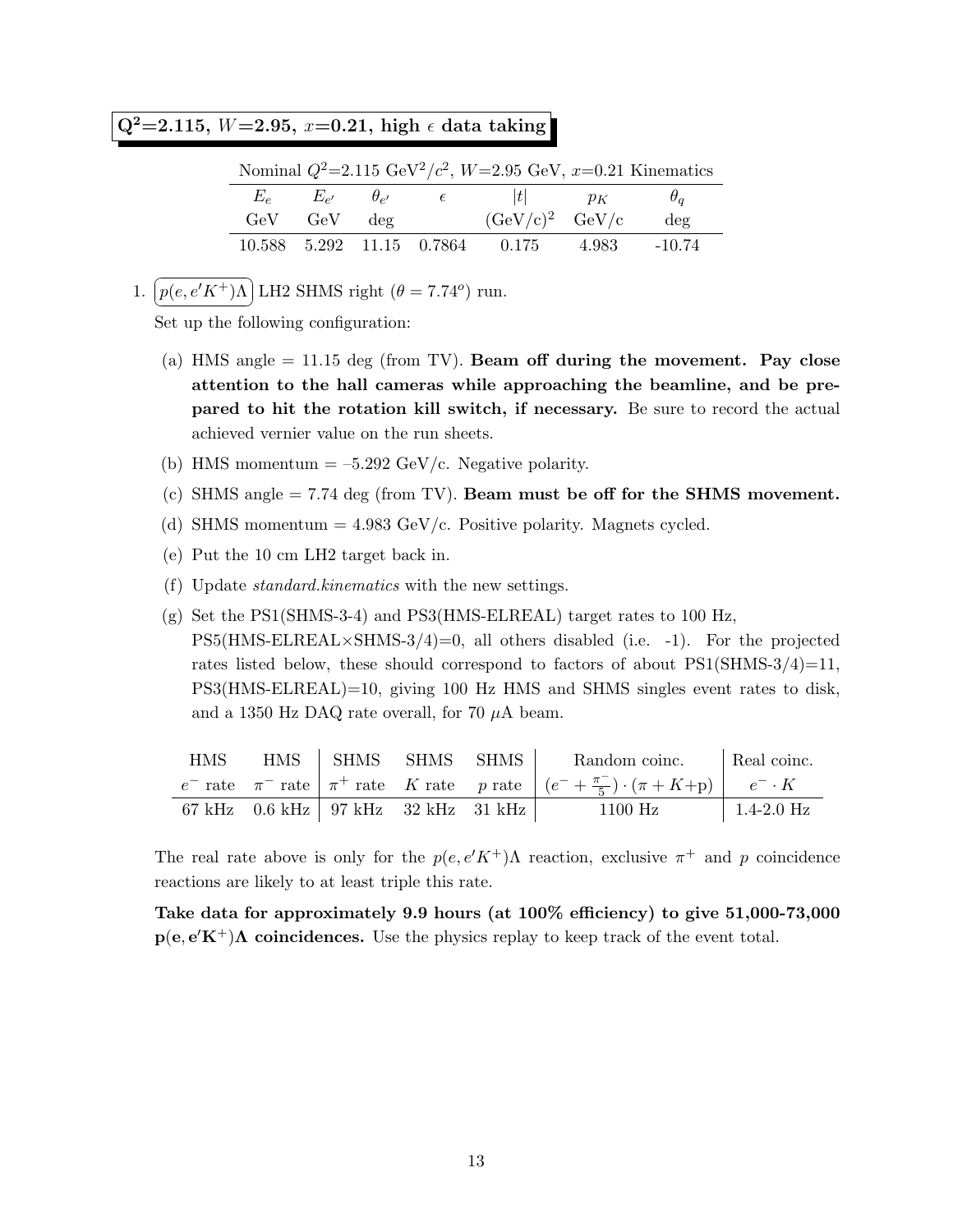2.  $\boxed{\text{Al}(e, e'K^+)X}$  Thick Dummy target SHMS right  $(\theta = 7.74^o)$  run. ✝ ✆

Now put in the "thick" dummy target  $(\pm 5 \text{ cm})$  and initially set prescale factors to the same as the LH2 run. If the HMS and SHMS singles event rates to disk are significantly less than 100 Hz each, then the PS1,3 factors can be decreased accordingly.

Take data for 0.7 hours (100% efficiency) at 40  $\mu$ A.

- 3.  $\overline{a}$ ✝ ☎ ✆  $p(e, e'K^+)$ Λ LH2 SHMS center  $(\theta = 10.74^o)$  run.
	- (a) Move the SHMS to 10.74 deg (from TV), and put the 10 cm LH2 target back in. Beam amust be off for the SHMS movement. Leave the magnet settings unchanged.
	- (b) Update standard.kinematics with the new settings.
	- (c) Set the PS1(SHMS-3-4) and PS3(HMS-ELREAL) target rates to 100 Hz,  $PS5(HMS-ELREAL\times SHMS-3/4)=0$ , all others disabled (i.e. -1). For the projected rates listed below, these should correspond to factors of about  $PS1(SHMS-3/4)=10$ , PS3(HMS-ELREAL)=10, giving 100 Hz HMS and SHMS singles event rates to disk, and a 600 Hz DAQ rate overall, for 70  $\mu$ A beam.

| <b>HMS</b> | HMS SHMS SHMS SHMS                                      |  | Random coinc.                                                                                                  | Real coinc.  |
|------------|---------------------------------------------------------|--|----------------------------------------------------------------------------------------------------------------|--------------|
|            |                                                         |  | $e^-$ rate $\pi^-$ rate $\pi^+$ rate K rate p rate $(e^- + \frac{\pi^-}{5}) \cdot (\pi + K + p)$ $e^- \cdot K$ |              |
|            | 67 kHz $0.6$ kHz $\mid$ 30 kHz $11$ kHz $13$ kHz $\mid$ |  | 360 Hz                                                                                                         | $1.7-2.7$ Hz |

The real rate above is only for the  $p(e, e'K^+)$ Λ reaction, exclusive  $\pi^+$  and p coincidence reactions are likely to at least triple this rate.

Take data for approximately 9.9 hours (at 100% efficiency) to give 59,000-95,000  $p(e, e'K^+)$ A coincidences. Use the physics replay to keep track of the event total.

4.  $\widehat{A l(e, e'K^+)X}$  Thick Dummy target SHMS center  $(\theta = 10.74^o)$  run. ✝ ✆

Now put in the "thick" dummy target  $(\pm 5 \text{ cm})$  and initially set prescale factors to the same as the LH2 run. If the HMS and SHMS singles event rates to disk are significantly less than 100 Hz each, then the PS1,3 factors can be decreased accordingly.

Take data for 0.7 hours (100% efficiency) at 40  $\mu$ A.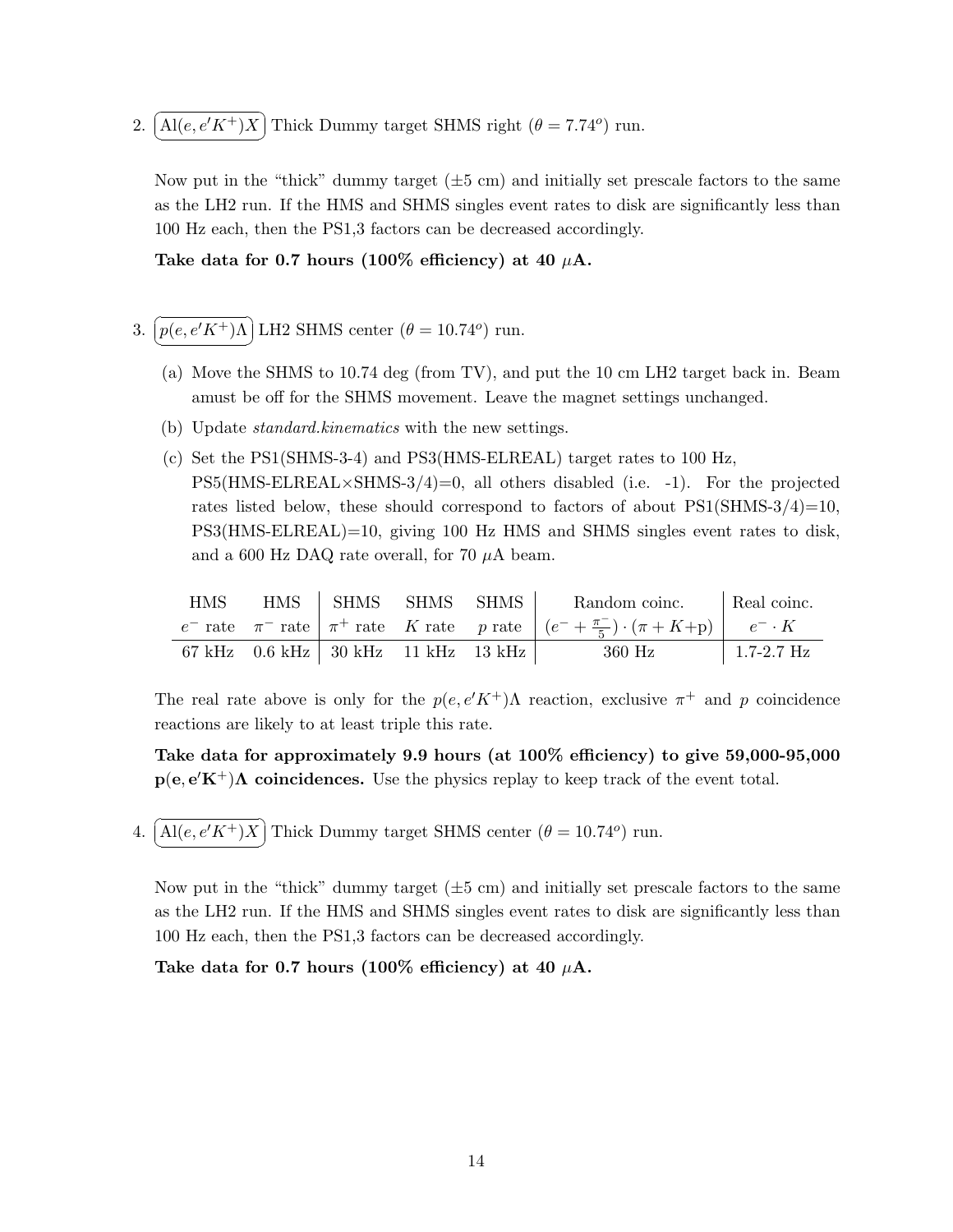- 5.  $\boxed{p(e, e'K^+) \Lambda}$  LH2 SHMS left  $(\theta = 13.74^o)$  run. ✝ ✆
	- (a) Move the SHMS to 13.74 deg (from TV), and put the 10 cm LH2 target back in. Leave the magnet settings unchanged.
	- (b) Update standard.kinematics with the new settings.
	- (c) Set the PS1(SHMS-3-4) and PS3(HMS-ELREAL) target rates to 100 Hz,  $\text{PS5(HMS-ELREAL} \times \text{SHMS-3/4}) = 0$ , all others disabled (i.e. -1). For the projected rates listed below, these should correspond to factors of about PS1(SHMS-3/4)=8, PS3(HMS-ELREAL)=10, giving 100 Hz HMS and SHMS singles event rates to disk, and a 300 Hz DAQ rate overall, for 70  $\mu$ A beam.

| <b>HMS</b> | HMS SHMS SHMS SHMS<br>Random coinc.                  |  |  | Real coinc.                                                                                                    |                |
|------------|------------------------------------------------------|--|--|----------------------------------------------------------------------------------------------------------------|----------------|
|            |                                                      |  |  | $e^-$ rate $\pi^-$ rate $\pi^+$ rate K rate p rate $(e^- + \frac{\pi^-}{5}) \cdot (\pi + K + p)$ $e^- \cdot K$ |                |
|            | 67 kHz $0.6$ kHz $\vert$ 5.3 kHz $2.2$ kHz $3.2$ kHz |  |  | 75 Hz                                                                                                          | $1.4 - 2.2$ Hz |

Take data for approximately 9.9 hours (at 100% efficiency) to give 49,000-78,000  $p(e, e'K^+)$ A coincidences. Use the physics replay to keep track of the event total.

6.  $\widehat{A l(e, e'K^+)X}$  Thick Dummy target SHMS left  $(\theta = 13.74^o)$  run. ✝ ✆

Now put in the "thick" dummy target  $(\pm 5 \text{ cm})$  and initially set prescale factors to the same as the LH2 run. If the HMS and SHMS singles event rates to disk are significantly less than 100 Hz each, then the PS1,3 factors can be decreased accordingly.

Take data for 0.7 hours (100% efficiency) at 40  $\mu$ A.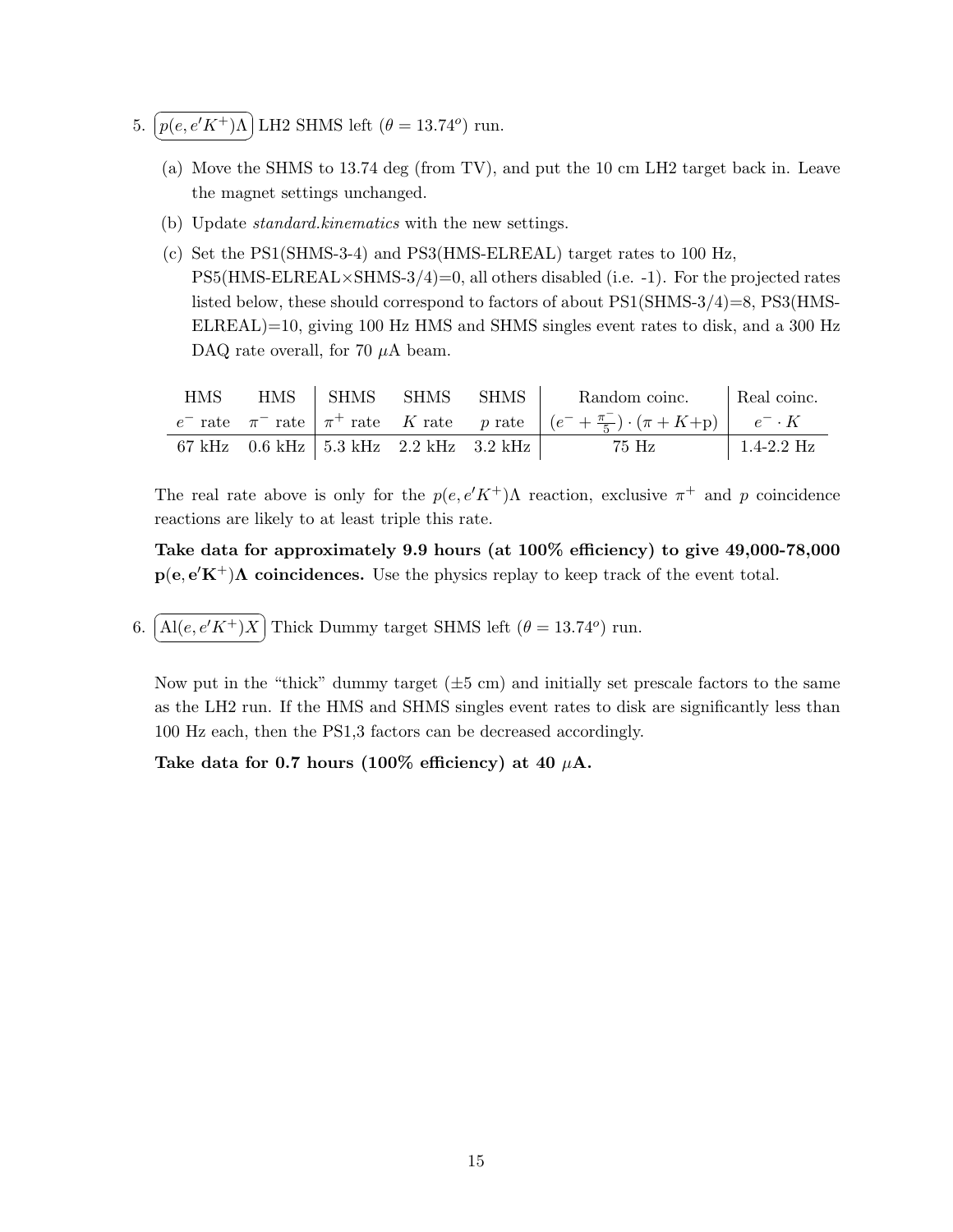$\overline{{\rm Q}^2{=}4}.4,$   $W{=}2.74,$   $x{=}0.40,$  high  $\epsilon$  data taking

| Nominal $Q^2$ =4.4 GeV <sup>2</sup> / $c^2$ , W=2.74 GeV, x=0.40 Kinematics |  |  |                                                                |  |        |  |  |  |
|-----------------------------------------------------------------------------|--|--|----------------------------------------------------------------|--|--------|--|--|--|
|                                                                             |  |  | $E_e$ $E_{e'}$ $\theta_{e'}$ $\epsilon$ $ t $ $p_K$ $\theta_q$ |  |        |  |  |  |
| $GeV$ $GeV$ $deg$                                                           |  |  | $(GeV/c)^2$ $GeV/c$                                            |  | $\deg$ |  |  |  |
|                                                                             |  |  | 10.588 4.712 17.08 0.7148 0.507 5.389 -12.81                   |  |        |  |  |  |

1.  $\overline{a}$ ✝ ☎ ✆  $p(e, e'K^+)$ Λ LH2 SHMS right  $(\theta = 9.81^o)$  run.

Set up the following configuration:

(a) Hall entry for SHMS aerogel change.

In co-ordination with the RC, the SHMS aerogel experts (Bernikov, Trotta, Horn) need to enter the hall to remove the  $n=1.015$  aerogel and replace it with  $n=1.011$  aerogel. Estimated time required – 8 hours.

- (b) HMS angle = 17.08 deg (from TV). Do this during the hall entry. Pay close attention while moving away from the beamline, and be prepared to hit the rotation kill switch, if necessary.
- (c) HMS momentum  $= -4.712 \text{ GeV/c}$ . Negative polarity
- (d) SHMS angle  $= 9.81$  deg (from TV).
- (e) SHMS momentum  $= 5.389 \text{ GeV/c}$ . Positive polarity. Magnets cycled.
- (f) 10 cm LH2 target.
- (g) Update standard.kinematics with the new settings.
- (h) Set the PS1(SHMS-3-4) and PS3(HMS-ELREAL) target rates to 100 Hz,  $PS5(HMS-ELREAL\times SHMS-3/4)=0$ , all others disabled (i.e. -1). For the projected rates listed below, these should correspond to factors of about  $PS1(SHMS-3/4)=10$ , PS3(HMS-ELREAL)=7, giving 100 Hz HMS and SHMS singles event rates to disk, and a 300 Hz DAQ rate overall, for 70  $\mu$ A beam.

| <b>HMS</b> | HMS – | SHMS SHMS SHMS                       |  | Random coinc.                                                                                                  | Real coinc.      |
|------------|-------|--------------------------------------|--|----------------------------------------------------------------------------------------------------------------|------------------|
|            |       |                                      |  | $e^-$ rate $\pi^-$ rate $\pi^+$ rate K rate p rate $(e^- + \frac{\pi^-}{5}) \cdot (\pi + K + p)$ $e^- \cdot K$ |                  |
|            |       | 8 kHz 0.6 kHz   35 kHz 13 kHz 13 kHz |  | 50 Hz                                                                                                          | $0.20 - 0.27$ Hz |

The real rate above is only for the  $p(e, e'K^+)$ Λ reaction, exclusive  $\pi^+$  and p coincidence reactions are likely to at least triple this rate.

Take data for approximately 8.7 hours (at 100% efficiency) to give 6,200-8,400  $p(e, e'K^+)$ A coincidences. Use the physics replay to keep track of the event total.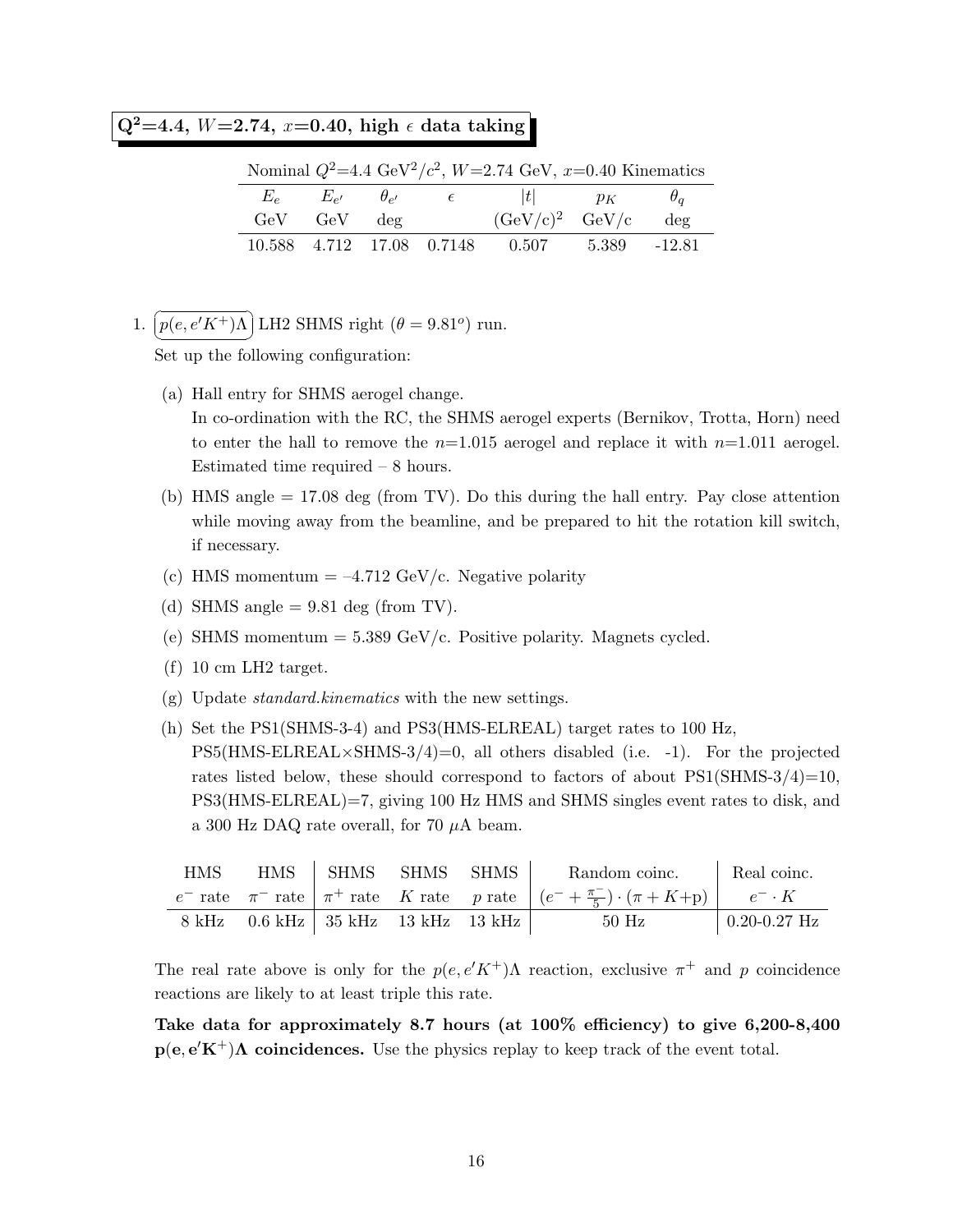2.  $\boxed{\text{Al}(e, e'K^+)X}$  Thick Dummy target SHMS right  $(\theta = 9.81^o)$  run. ✝ ✆

Now put in the "thick" dummy target  $(\pm 5 \text{ cm})$  and initially set prescale factors to the same as the LH2 run. If the HMS and SHMS singles event rates to disk are significantly less than 100 Hz each, then the PS1,3 factors can be decreased accordingly.

Take data for 0.6 hours (100% efficiency) at 40  $\mu$ A.

- 3.  $\boxed{p(e, e'K^+) \Lambda}$  LH2 SHMS center  $(\theta = 12.81^o)$  run. ✝ ✆
	- (a) Move the SHMS to 12.81 deg (from TV), and put the 10 cm LH2 target back in. Leave the magnet settings unchanged.
	- (b) Update standard.kinematics with the new settings.
	- (c) Set the PS1(SHMS-3-4) and PS3(HMS-ELREAL) target rates to 100 Hz,  $\text{PS5(HMS-ELREAL} \times \text{SHMS-3/4}) = 0$ , all others disabled (i.e. -1). For the projected rates listed below, these should correspond to factors of about PS1(SHMS-3/4)=7, PS3(HMS-ELREAL)=7, giving 100 Hz HMS and SHMS singles event rates to disk, and a 280 Hz DAQ rate overall, for 70  $\mu$ A beam.

| HMS | HMS | ∣ SHMS                                  | SHMS | SHMS | Random coinc.                                                                                                  | Real coinc.      |
|-----|-----|-----------------------------------------|------|------|----------------------------------------------------------------------------------------------------------------|------------------|
|     |     |                                         |      |      | $e^-$ rate $\pi^-$ rate $\pi^+$ rate K rate p rate $(e^- + \frac{\pi^-}{5}) \cdot (\pi + K + p)$ $e^- \cdot K$ |                  |
|     |     | 8 kHz 0.6 kHz   4.6 kHz 2.0 kHz 2.7 kHz |      |      | $8$ Hz                                                                                                         | $0.33 - 0.37$ Hz |

The real rate above is only for the  $p(e, e'K^+)$ Λ reaction, exclusive  $\pi^+$  and p coincidence reactions are likely to at least triple this rate.

Take data for approximately 8.7 hours (at 100% efficiency) to give 10,000-11,500  $p(e, e'K^+)$ A coincidences. Use the physics replay to keep track of the event total.

4.  $\widehat{A l(e, e'K^+)X}$  Thick Dummy target SHMS center  $(\theta = 12.81^o)$  run. ✝ ✆

Now put in the "thick" dummy target  $(\pm 5 \text{ cm})$  and initially set prescale factors to the same as the LH2 run. If the HMS and SHMS singles event rates to disk are significantly less than 100 Hz each, then the PS1,3 factors can be decreased accordingly.

Take data for 0.6 hours (100% efficiency) at 40  $\mu$ A.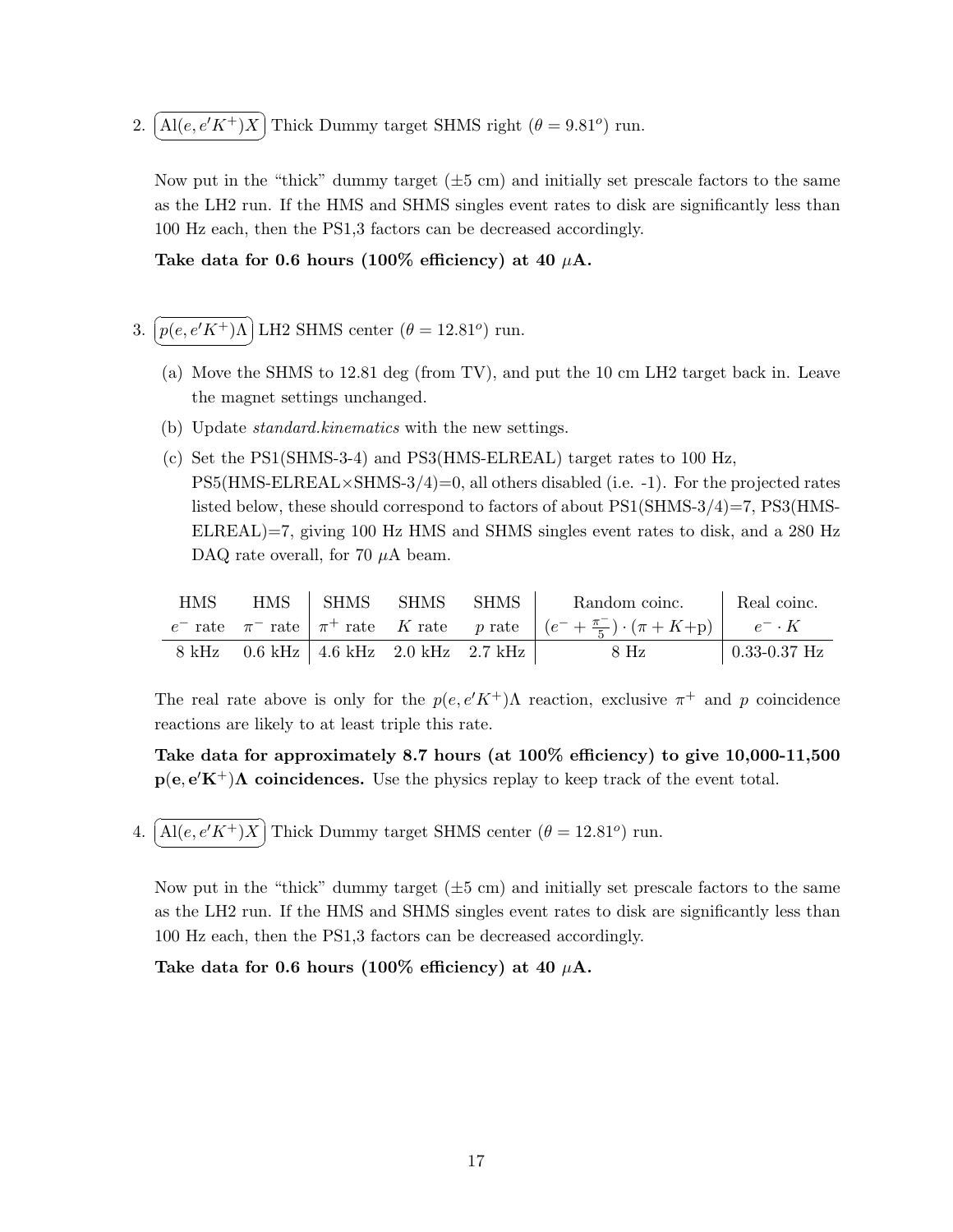- 5.  $\boxed{p(e, e'K^+) \Lambda}$  LH2 SHMS left  $(\theta = 15.81^o)$  run. ✝ ✆
	- (a) Move the SHMS to 15.81 deg (from TV), and put the 10 cm LH2 target back in. Leave the magnet settings unchanged.
	- (b) Update standard.kinematics with the new settings.
	- (c) Set the PS1(SHMS-3-4) and PS3(HMS-ELREAL) target rates to 100 Hz,  $\text{PS5(HMS-ELREAL} \times \text{SHMS-3/4}) = 0$ , all others disabled (i.e. -1). For the projected rates listed below, these should correspond to factors of about PS1(SHMS-3/4)=4, PS3(HMS-ELREAL)=7, giving 100 Hz HMS and SHMS singles event rates to disk, and a 260 Hz DAQ rate overall, for 70  $\mu$ A beam.

| <b>HMS</b> | HMS SHMS SHMS SHMS                      |  | Random coinc.                                                                                                  | Real coinc.          |
|------------|-----------------------------------------|--|----------------------------------------------------------------------------------------------------------------|----------------------|
|            |                                         |  | $e^-$ rate $\pi^-$ rate $\pi^+$ rate K rate p rate $(e^- + \frac{\pi^-}{5}) \cdot (\pi + K + p)$ $e^- \cdot K$ |                      |
|            | 8 kHz 0.6 kHz   0.5 kHz 0.2 kHz 0.4 kHz |  | $1.0$ Hz                                                                                                       | $\vert$ 0.23-0.33 Hz |

Take data for approximately 8.7 hours (at 100% efficiency) to give 7,200-10,000  $p(e, e'K^+)$ A coincidences. Use the physics replay to keep track of the event total.

6.  $\widehat{A l(e, e'K^+)X}$  Thick Dummy target SHMS left  $(\theta = 15.81^o)$  run. ✝ ✆

Now put in the "thick" dummy target  $(\pm 5 \text{ cm})$  and initially set prescale factors to the same as the LH2 run. If the HMS and SHMS singles event rates to disk are significantly less than 100 Hz each, then the PS1,3 factors can be decreased accordingly.

Take data for 0.6 hours (100% efficiency) at 40  $\mu$ A.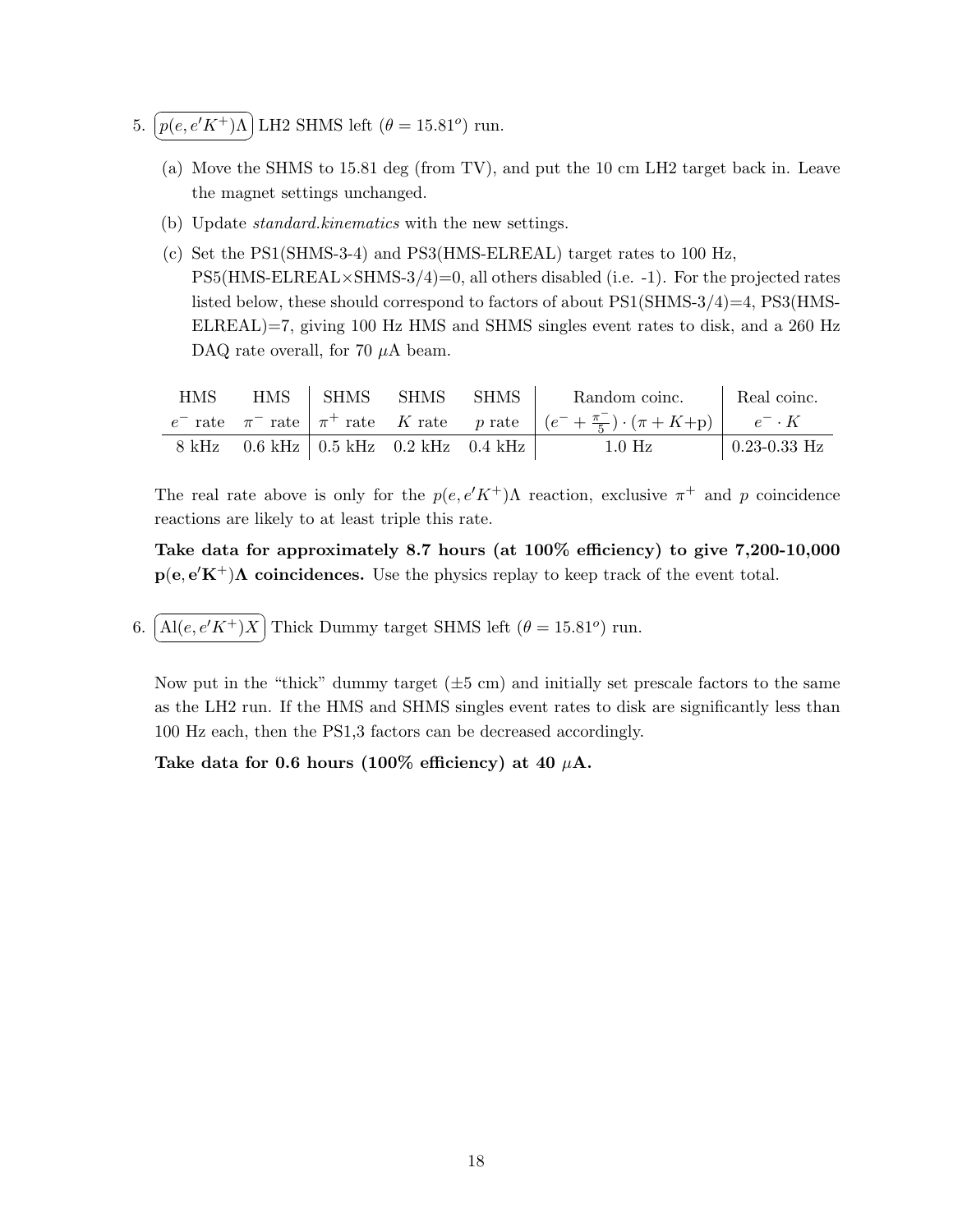# $Q^2 = 3.0, W = 3.14, x = 0.25, high \in data taking$

|                   |  | Nominal $Q^2$ =3.0 GeV <sup>2</sup> / $c^2$ , W=3.14 GeV, x=0.25 Kinematics |     |
|-------------------|--|-----------------------------------------------------------------------------|-----|
|                   |  | $E_e$ $E_{e'}$ $\theta_{e'}$ $\epsilon$ $ t $ $p_K$ $\theta_q$              |     |
| $GeV$ $GeV$ $deg$ |  | $(GeV/c)^2$ $GeV/c$                                                         | deg |
|                   |  | 10.588 4.204 14.91 0.6668 0.219 6.053 -9.42                                 |     |

- 1.  $\boxed{p(e, e'K^+)$ A LH2 SHMS center  $(\theta = 9.42^o)$  run. ✝ ✆
	- (a) HMS momentum  $= -4.204 \text{ GeV/c}$ . Negative polarity.
	- (b) HMS angle  $= 14.91$  deg (from TV).
	- (c) SHMS momentum  $= 6.053$  GeV/c. Positive polarity. Magnets cycled.
	- (d) SHMS angle = 9.42 deg (from TV). Beam should be off during the SHMS movement.
	- (e) 10 cm LH2 target.
	- (f) Update standard.kinematics with the new settings.
	- (g) Set the PS1(SHMS-3-4) and PS3(HMS-ELREAL) target rates to 100 Hz,  $\text{PS5(HMS-ELREAL} \times \text{SHMS-3/4}) = 0$ , all others disabled (i.e. -1). For the projected rates listed below, these should correspond to factors of about PS1(SHMS-3/4)=9, PS3(HMS-ELREAL)=9, giving 100 Hz HMS and SHMS singles event rates to disk, and a 280 Hz DAQ rate overall, for 70  $\mu$ A beam.

| <b>HMS</b>       |       | HMS SHMS SHMS SHMS         |  | Random coinc.                                                                                                  | Real coinc.        |
|------------------|-------|----------------------------|--|----------------------------------------------------------------------------------------------------------------|--------------------|
|                  |       |                            |  | $e^-$ rate $\pi^-$ rate $\pi^+$ rate K rate p rate $(e^- + \frac{\pi^-}{5}) \cdot (\pi + K + p)$ $e^- \cdot K$ |                    |
| $20 \text{ kHz}$ | 7 kHz | 20 kHz     8 kHz     7 kHz |  | 70 Hz                                                                                                          | $\vert$ 0.8-1.3 Hz |

The real rate above is only for the  $p(e, e'K^+)$ Λ reaction, exclusive  $\pi^+$  and p coincidence reactions are likely to at least triple this rate.

Take data for approximately 21.8 hours (at 100% efficiency) to give 41,000-66,500  $p(e, e'K^+)$ A coincidences. Use the physics replay to keep track of the event total.

2.  $\boxed{\text{Al}(e, e'K^+)X}$  Thick Dummy target SHMS center  $(\theta = 9.42^o)$  run. ✝ ✆

Now put in the "thick" dummy target  $(\pm 5 \text{ cm})$  and initially set prescale factors to the same as the LH2 run. If the HMS and SHMS singles event rates to disk are significantly less than 100 Hz each, then the PS1,3 factors can be decreased accordingly.

Take data for 1.5 hours (100% efficiency) at 40  $\mu$ A.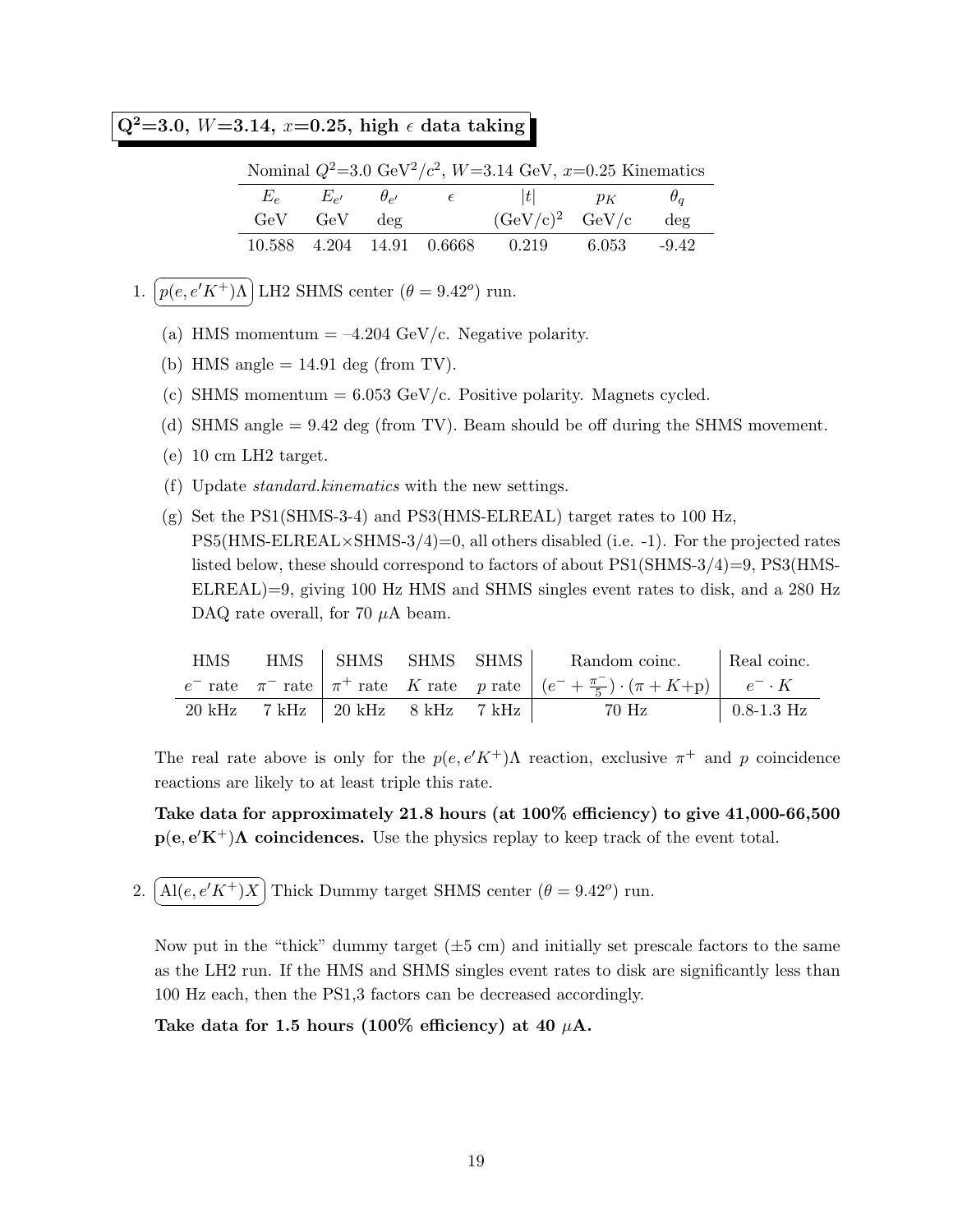- 3.  $\boxed{p(e, e'K^+) \Lambda}$  LH2 SHMS left  $(\theta = 12.42^o)$  run. ✝ ✆
	- (a) Move the SHMS to 12.42 deg (from TV), and put the 10 cm LH2 target back in. Leave the magnet settings unchanged.
	- (b) Update standard.kinematics with the new settings.
	- (c) Set the PS1(SHMS-3-4) and PS3(HMS-ELREAL) target rates to 100 Hz,  $\text{PS5(HMS-ELREAL} \times \text{SHMS-3/4}) = 0$ , all others disabled (i.e. -1). For the projected rates listed below, these should correspond to factors of about PS1(SHMS-3/4)=6, PS3(HMS-ELREAL)=9, giving 100 Hz HMS and SHMS singles event rates to disk, and a 200 Hz DAQ rate overall, for 70  $\mu$ A beam.

| <b>HMS</b>       |  | HMS SHMS SHMS<br>Random coinc. Real coinc.<br>SHMS |  |                                                                                                                |                    |
|------------------|--|----------------------------------------------------|--|----------------------------------------------------------------------------------------------------------------|--------------------|
|                  |  |                                                    |  | $e^-$ rate $\pi^-$ rate $\pi^+$ rate K rate p rate $(e^- + \frac{\pi^-}{5}) \cdot (\pi + K + p)$ $e^- \cdot K$ |                    |
| $20 \text{ kHz}$ |  | 7 kHz   1.7 kHz 0.9 kHz 1.1 kHz                    |  | $8$ Hz                                                                                                         | $\vert$ 0.5-0.9 Hz |

Take data for approximately 21.8 hours (at 100% efficiency) to give 25,500-47,000  $p(e, e'K^+)$ A coincidences. Use the physics replay to keep track of the event total.

4.  $\widehat{A l(e, e'K^+)X}$  Thick Dummy target SHMS right  $(\theta = 12.42^o)$  run. ✝ ✆

Now put in the "thick" dummy target  $(\pm 5 \text{ cm})$  and initially set prescale factors to the same as the LH2 run. If the HMS and SHMS singles event rates to disk are significantly less than 100 Hz each, then the PS1,3 factors can be decreased accordingly.

Take data for 1.5 hours (100% efficiency) at 40  $\mu$ A.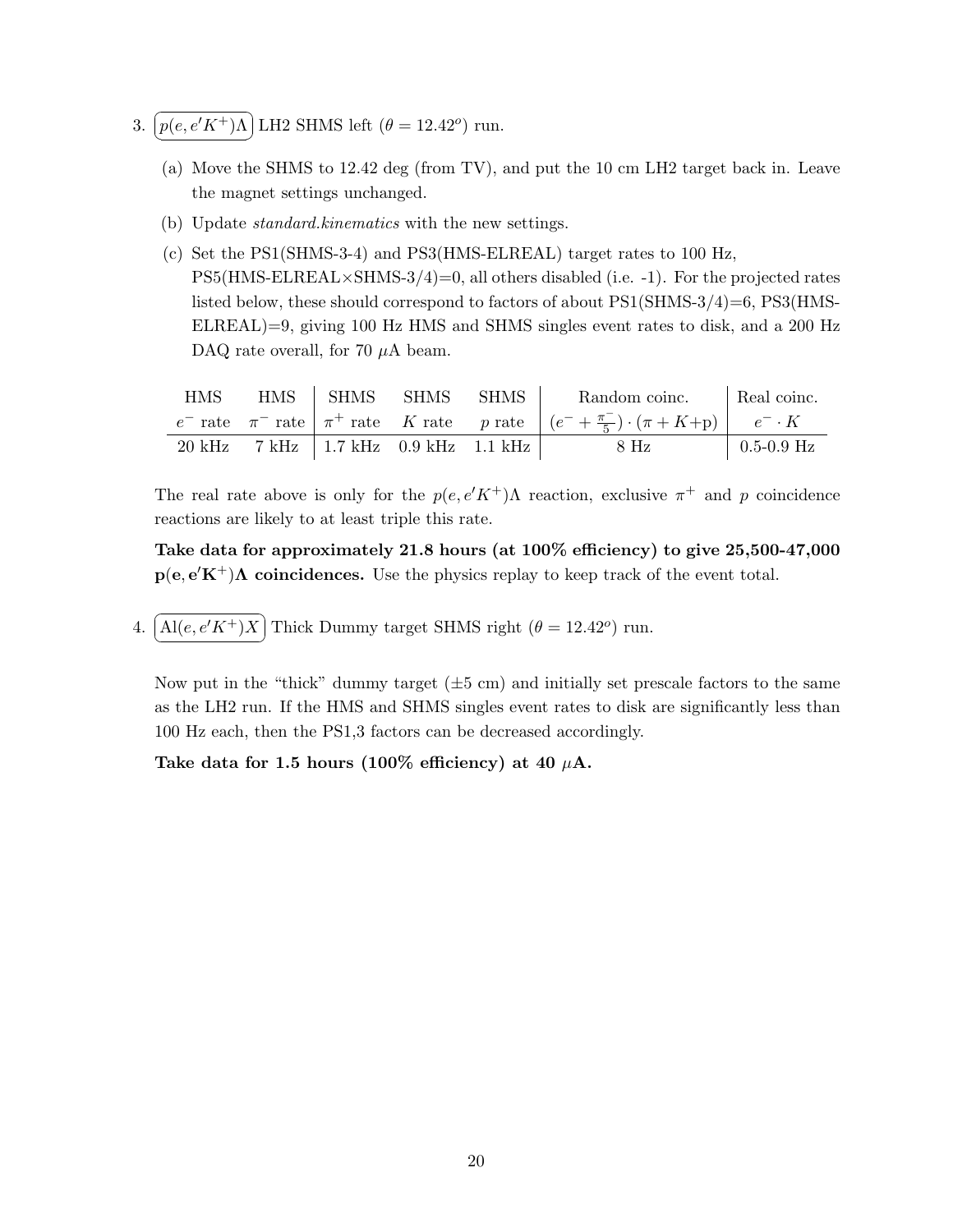GH Note: SHMS and HMS hadron singles rates recalculated for this point onward (see hclog entry 3603590).

- 5.  $\boxed{p(e, e'K^+) \Lambda}$  LH2 SHMS right  $(\theta = 6.5^o)$  run. ✝ ✆
	- (a) Move the SHMS to 6.5 deg (from TV). Beam off during the SHMS movement. Pay close attention to the hall cameras while approaching the beamline, and be prepared to hit the rotation kill switch, if necessary.
	- (b) Leave the magnet settings unchanged.
	- (c) Put the 10 cm LH2 target back in.
	- (d) Update standard.kinematics with the new settings.
	- (e) Set the PS1(SHMS-3-4) and PS3(HMS-ELREAL) target rates to 100 Hz,  $PS5(HMS-ELREAL\times SHMS-3/4)=0$ , all others disabled (i.e. -1). For the projected rates listed below, these should correspond to factors of about  $PS1(SHMS-3/4)=13$ , PS3(HMS-ELREAL)=8, giving 100 Hz HMS and SHMS singles event rates to disk, and an 1100 Hz DAQ rate overall, for 35  $\mu$ A beam.

| <b>HMS</b>        | <b>HMS</b> | SHMS                            | <b>SHMS</b> | <b>SHMS</b> | Random coinc.                                                                                                  | Real coinc.        |
|-------------------|------------|---------------------------------|-------------|-------------|----------------------------------------------------------------------------------------------------------------|--------------------|
|                   |            |                                 |             |             | $e^-$ rate $\pi^-$ rate $\pi^+$ rate K rate p rate $(e^- + \frac{\pi^-}{5}) \cdot (\pi + K + p)$ $e^- \cdot K$ |                    |
| $10~\mathrm{kHz}$ |            | 16 kHz   400 kHz 130 kHz 90 kHz |             |             | 820 Hz                                                                                                         | $\vert$ 0.6-0.8 Hz |

The real rate above is only for the  $p(e, e'K^+)$ Λ reaction, exclusive  $\pi^+$  and p coincidence reactions are likely to at least triple this rate.

Take data for approximately 32.8 hours (at 100% efficiency) to give 22,100-27,600  $p(e, e'K^+)$ A coincidences. Use the physics replay to keep track of the event total.

6.  $\left[\text{Al}(e, e'K^+)X\right]$  Thick Dummy target SHMS right  $(\theta = 6.55^{\circ})$  run. ✝ ✆

Now put in the "thick" dummy target  $(\pm 5 \text{ cm})$  and initially set prescale factors to the same as the LH2 run. If the HMS and SHMS singles event rates to disk are significantly less than 100 Hz each, then the PS1,3 factors can be decreased accordingly.

Take data for 1.5 hours (100% efficiency) at 40  $\mu$ A.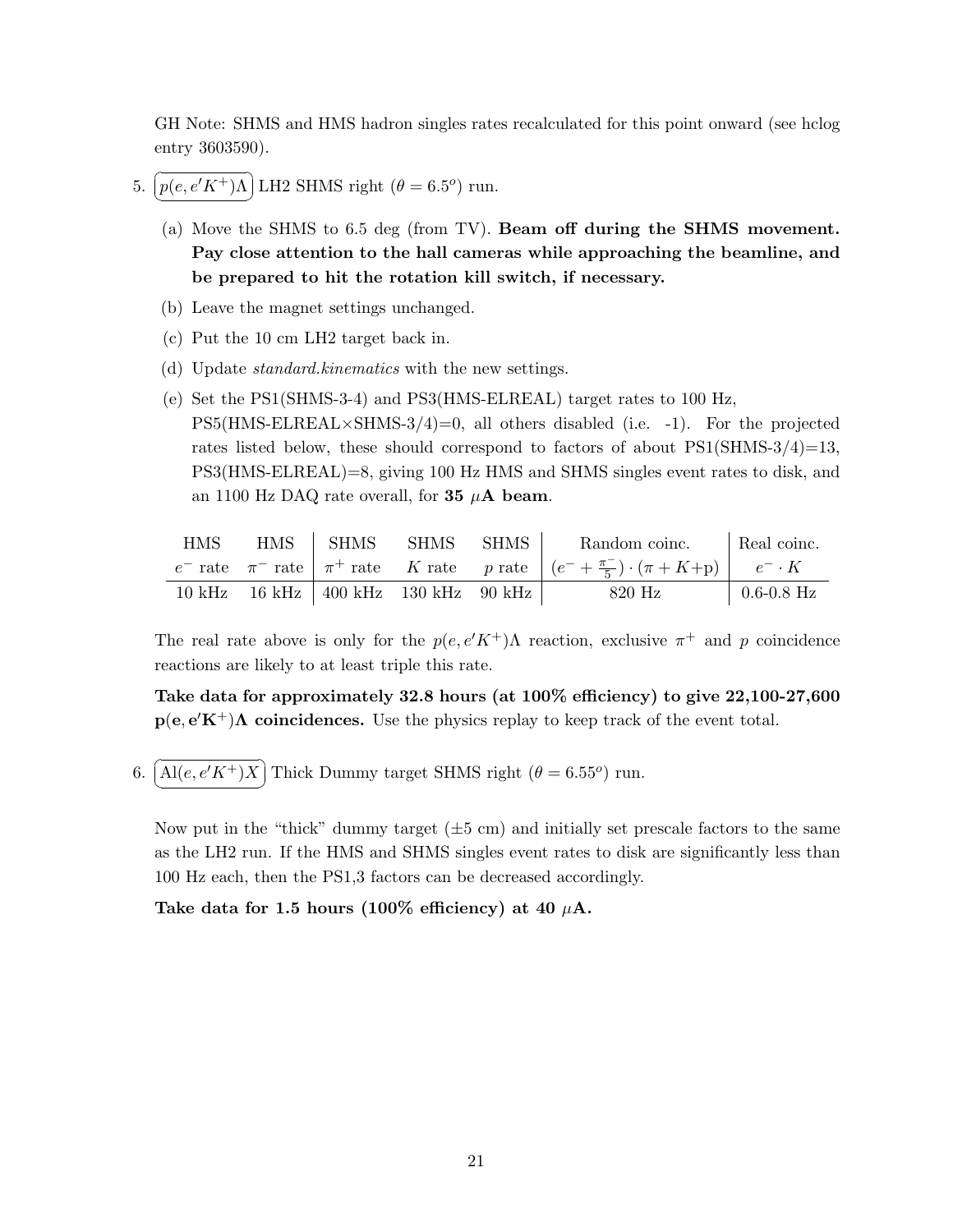# Q<sup>2</sup>=5.5, *W*=3.02, *x*=0.40, high  $\epsilon$  data taking

|                   |  | Nominal $Q^2 = 5.5 \text{ GeV}^2/c^2$ , $W = 3.02 \text{ GeV}$ , $x = 0.40 \text{ Kinematics}$ |     |
|-------------------|--|------------------------------------------------------------------------------------------------|-----|
|                   |  | $E_e$ $E_{e'}$ $\theta_{e'}$ $\epsilon$ $ t $ $p_K$ $\theta_q$                                 |     |
| $GeV$ $GeV$ $deg$ |  | $(GeV/c)^2$ $GeV/c$                                                                            | deg |
|                   |  | $10.588$ $3.266$ $23.00$ $0.5291$ $0.503$ $6.842$ $-9.56$                                      |     |

- 1.  $\boxed{p(e, e'K^+) \Lambda}$  LH2 SHMS right  $(\theta = 6.5^o)$  run. ✝ ✆
	- (a) HMS momentum  $=-3.266 \text{ GeV/c}$ . Negative polarity.
	- (b) HMS angle  $= 23.00 \text{ deg (from TV)}$ .
	- (c) SHMS momentum  $= 6.842$  GeV/c. Positive polarity. Magnets cycled.
	- (d) SHMS angle  $= 6.5$  deg (should already be there).
	- (e) 10 cm LH2 target.
	- (f) Update standard.kinematics with the new settings.
	- (g) Set the PS1(SHMS-3-4) and PS3(HMS-ELREAL) target rates to 100 Hz,  $PS5(HMS-ELREAL\times SHMS-3/4)=0$ , all others disabled (i.e. -1). For the projected rates listed below, these should correspond to factors of about  $PS1(SHMS-3/4)=13$ , PS3(HMS-ELREAL)=6, giving 100 Hz HMS and SHMS singles event rates to disk, and a 450 Hz DAQ rate overall, for 70  $\mu$ A beam.

| <b>HMS</b> |                                                      | HMS   SHMS SHMS   SHMS  <br>Random coinc. |                                                                                                                | Real coinc.          |
|------------|------------------------------------------------------|-------------------------------------------|----------------------------------------------------------------------------------------------------------------|----------------------|
|            |                                                      |                                           | $e^-$ rate $\pi^-$ rate $\pi^+$ rate K rate p rate $(e^- + \frac{\pi^-}{5}) \cdot (\pi + K + p)$ $e^- \cdot K$ |                      |
|            | 2.0 kHz $5.1$ kHz $\vert$ 380 kHz $150$ kHz $95$ kHz |                                           | $190$ Hz                                                                                                       | $\vert$ 0.05-0.06 Hz |

The real rate above is only for the  $p(e, e'K^+)$ Λ reaction, exclusive  $\pi^+$  and p coincidence reactions are likely to at least triple this rate.

Take data for approximately 27.8 hours (at 100% efficiency) to give 5,250-6,000  $p(e, e'K^+)$ A coincidences. Use the physics replay to keep track of the event total.

2.  $\left[\text{Al}(e, e'K^+)X\right]$  Thick Dummy target SHMS right  $(\theta = 6.65^{\circ})$  run. ✝ ✆

Now put in the "thick" dummy target  $(\pm 5 \text{ cm})$  and initially set prescale factors to the same as the LH2 run. If the HMS and SHMS singles event rates to disk are significantly less than 100 Hz each, then the PS1,3 factors can be decreased accordingly.

Take data for 1.9 hours (100% efficiency) at 40  $\mu$ A.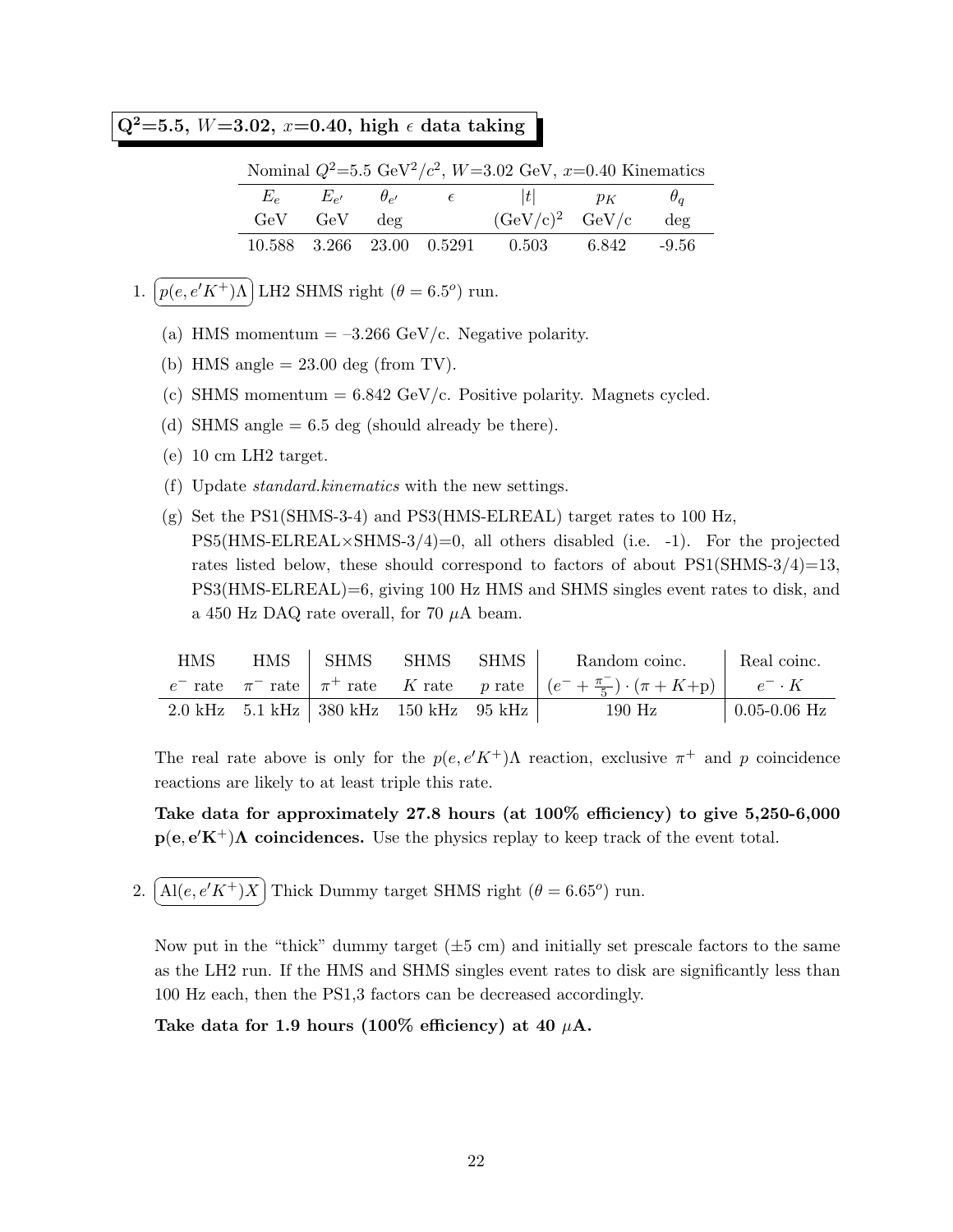3. Luminosity scans on LH2 and  $z = 0.15\%$  r.l. C targets.

The electrons in the HMS will be used to monitor cryotarget boiling, while the positive polarity SHMS will be used to investigate the reliability of hadron tracking efficiencies at high rates.

Set the PS1, PS3 target DAQ rates to 1.5 kHz, to give a total rate to disk of about 3 kHz.

The EDTM event trigger rate needs to be increased to about 10 kHz, to ensure that after prescaling there are 10k-100k EDTM events per run. The number of accepted EDTM events needs to be monitored carefully during the luminosity scan!

Make sure the raster is on  $(2 \times 2)$ , and take HMS and SHMS runs at 5, 15, 30, 50, 70  $\mu$ A. Start at the highest current and do both targets. Then go down in current and repeat.

Also, take one Thick Dummy target run at  $30 \mu A$ . 125,000 HMS electrons per run.

#### Try to get runs with a minimum of beam trips (if possible).

Trotta should do a sanity-check of the EDTM (and any other hardware deadtime measurement system) by comparing runs over a range of detector rates but with low software deadtimes.

|                                                                                                              |                |                |                  | 10.588 GeV Luminosity Scans – Rates at 70 $\mu$ A                                                            |                       |                       |                        |                    |                    |
|--------------------------------------------------------------------------------------------------------------|----------------|----------------|------------------|--------------------------------------------------------------------------------------------------------------|-----------------------|-----------------------|------------------------|--------------------|--------------------|
|                                                                                                              | $P_{HMS}$      | $\theta_{HMS}$ | <b>HMS</b>       | HMS $P_{SHMS}$                                                                                               | $\theta_{SHMS}$       |                       | <b>SHMS</b>            | <b>SHMS</b>        | <b>SHMS</b>        |
|                                                                                                              |                |                | $e^-$ rate       | $\pi^-$ rate                                                                                                 |                       |                       | $\pi^+$ rate           | $K$ rate           | $p$ rate           |
|                                                                                                              | $-4.204$       | 14.91          | $20 \text{ kHz}$ | $31 \text{ kHz}$                                                                                             | $+6.053$              | 6.55                  | $803$ kHz              | $261$ kHz          | 174 kHz            |
|                                                                                                              | $-3.266$       | 12.50          | $34$ kHz         | $395$ kHz                                                                                                    | $+6.842$              | 6.55                  | $381$ kHz              | $147$ kHz          | 93 kHz             |
|                                                                                                              |                |                |                  |                                                                                                              |                       |                       |                        |                    |                    |
|                                                                                                              | $\mu$ A        |                | Targets          | $Rate_{SHMS}$<br>LHrun                                                                                       | $Rate_{HMS}$<br>LHrun | $\mathrm{DAQ}_{SHMS}$ |                        | $\text{DAQ}_{HMS}$ | <b>Time</b><br>run |
| $\theta_{HMS} = 14.91, P_{HMS} = 4.204 \text{ GeV/c}, \theta_{SHMS} = 6.55, P_{SHMS} = +6.053 \text{ GeV/c}$ |                |                |                  |                                                                                                              |                       |                       |                        |                    |                    |
|                                                                                                              | LH2, C<br>70   |                |                  | 1240 kHz                                                                                                     | $51\ \mathrm{kHz}$    | $1.5$ kHz             |                        | $1.5$ kHz          | $12 \text{ min}$   |
|                                                                                                              | 50             |                | C, LH2           | 885 kHz                                                                                                      | $36 \text{ kHz}$      |                       | $1.5$ kHz<br>$1.5$ kHz |                    | $12 \text{ min}$   |
|                                                                                                              | $30\,$         |                | LH2, Dummy, C    | $530 \text{ kHz}$                                                                                            | $22$ kHz              | $1.5$ kHz             |                        | $1.5$ kHz          | $12 \text{ min}$   |
|                                                                                                              | $15\,$         |                | C, LH2           | $265$ kHz                                                                                                    | $11$ kHz              | $1.5$ kHz             |                        | $1.5$ kHz          | $12 \text{ min}$   |
|                                                                                                              | $\overline{5}$ |                | LH2, C           | 89 kHz                                                                                                       | $3.6$ kHz             | $1.5$ kHz             |                        | $1.5$ kHz          | $12 \text{ min}$   |
|                                                                                                              |                |                |                  | $\theta_{HMS} = 12.50, P_{HMS} = 3.266 \text{ GeV/c}, \theta_{SHMS} = 6.55, P_{SHMS} = +6.842 \text{ GeV/c}$ |                       |                       |                        |                    |                    |
|                                                                                                              |                |                |                  | Follow the SHMS cycling procedure.                                                                           |                       |                       |                        |                    |                    |
|                                                                                                              |                |                |                  |                                                                                                              |                       |                       |                        |                    |                    |
|                                                                                                              | 70             |                | LH2, C           | $621$ kHz                                                                                                    | $430$ kHz             | $1.5$ kHz             |                        | $1.5$ kHz          | $12 \text{ min}$   |
|                                                                                                              | $50\,$         |                | C, LH2           | $443$ kHz                                                                                                    | $307$ kHz             | $1.5$ kHz             |                        | $1.5$ kHz          | $12 \text{ min}$   |
|                                                                                                              | $30\,$         |                | LH2, Dummy, C    | $266$ kHz                                                                                                    | $184 \text{ kHz}$     | $1.5$ kHz             |                        | $1.5$ kHz          | $12 \text{ min}$   |
|                                                                                                              | 15             |                | C, LH2           | $133$ kHz                                                                                                    | $92$ kHz              | $1.5$ kHz             |                        | $1.5$ kHz          | $12 \text{ min}$   |
|                                                                                                              | 5              |                | LH2, C           | 44 kHz                                                                                                       | $31$ kHz              | $1.5$ kHz             |                        | $1.5$ kHz          | $12 \text{ min}$   |
|                                                                                                              |                |                |                  | Total Time (including overhead): 6.8 hrs                                                                     |                       |                       |                        |                    |                    |
|                                                                                                              |                |                |                  |                                                                                                              |                       |                       |                        |                    |                    |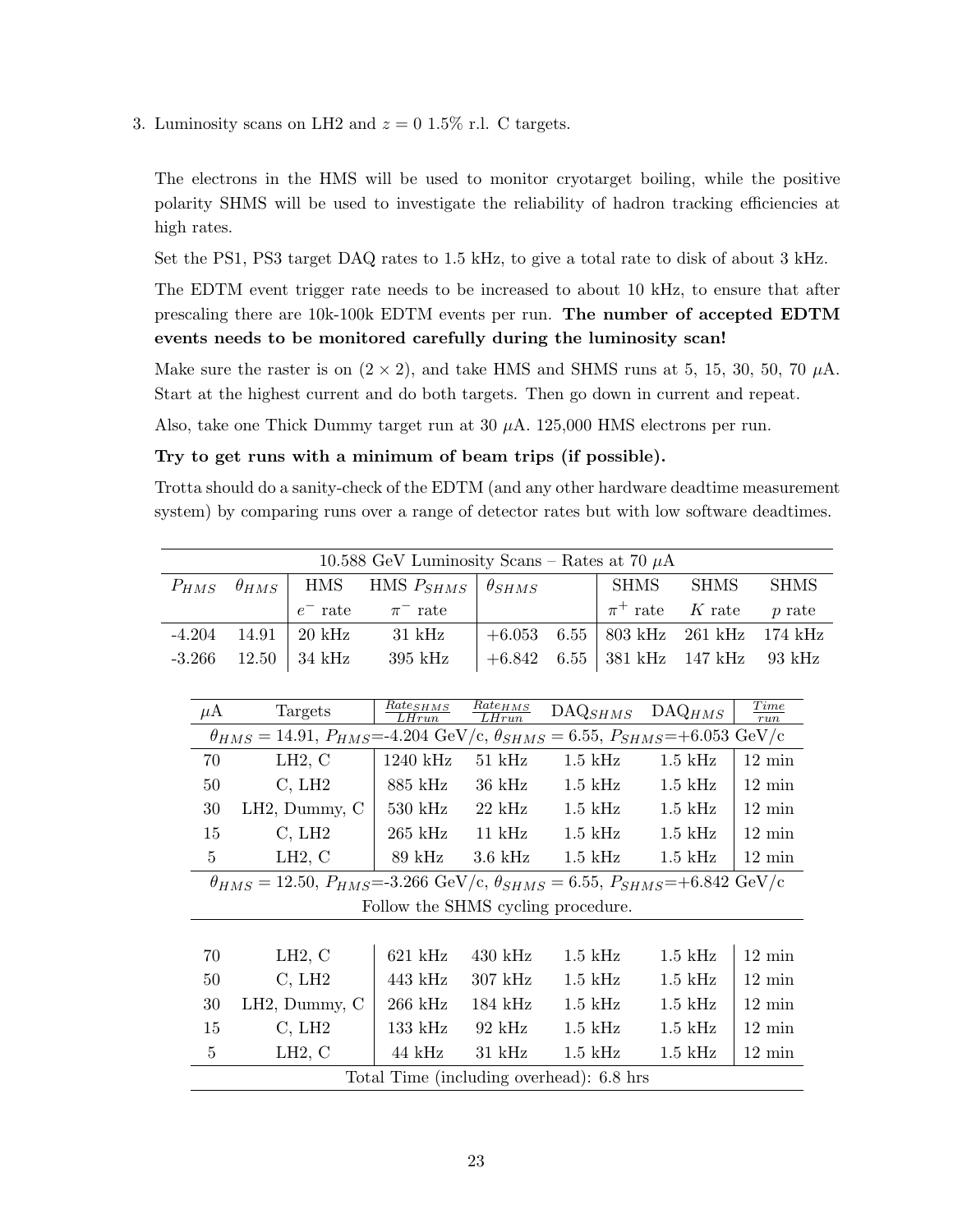- 4.  $\boxed{p(e, e'K^+)$ A LH2 SHMS center  $(\theta = 9.56^o)$  run. ✝ ✆
	- (a) Move the SHMS to 9.56 deg (from TV). Beam off during the SHMS movement. Pay close attention to the hall cameras while departing the beamline, and be prepared to hit the rotation kill switch, if necessary.
	- (b) Put the 10 cm LH2 target back in. Leave the magnet settings unchanged.
	- (c) Update standard.kinematics with the new settings.
	- (d) Set the PS1(SHMS-3-4) and PS3(HMS-ELREAL) target rates to 100 Hz,  $PS5(HMS-ELREAL\times SHMS-3/4)=0$ , all others disabled (i.e. -1). For the projected rates listed below, these should correspond to factors of about  $PS1(SHMS-3/4)=10$ , PS3(HMS-ELREAL)=6, giving 100 Hz HMS and SHMS singles event rates to disk, and a 300 Hz DAQ rate overall, for 70  $\mu$ A beam.

| <b>HMS</b> | HMS SHMS SHMS SHMS                               |  | Random coinc.                                                                                    | Real coinc.        |
|------------|--------------------------------------------------|--|--------------------------------------------------------------------------------------------------|--------------------|
|            |                                                  |  | $e^-$ rate $\pi^-$ rate $\pi^+$ rate K rate p rate $(e^- + \frac{\pi^-}{5}) \cdot (\pi + K + p)$ | $e^- \cdot K$      |
|            | $2.0 \text{ kHz}$ 5.1 kHz   43 kHz 19 kHz 18 kHz |  | 25 Hz                                                                                            | $0.085 - 0.092$ Hz |

Take data for approximately 27.8 hours (at 100% efficiency) to give 8,500-9,250  $p(e, e'K^+)$ A coincidences. Use the physics replay to keep track of the event total.

5.  $\overline{\bigcap}$ ✝  $\ddot{\phantom{0}}$ ✆  $\text{Al}(e, e'K^+)X$  Thick Dummy target SHMS center  $(\theta = 9.56^{\circ})$  run.

Now put in the "thick" dummy target  $(\pm 5 \text{ cm})$  and initially set prescale factors to the same as the LH2 run. If the HMS and SHMS singles event rates to disk are significantly less than 100 Hz each, then the PS1,3 factors can be decreased accordingly.

Take data for 1.9 hours (100% efficiency) at 40  $\mu$ A.